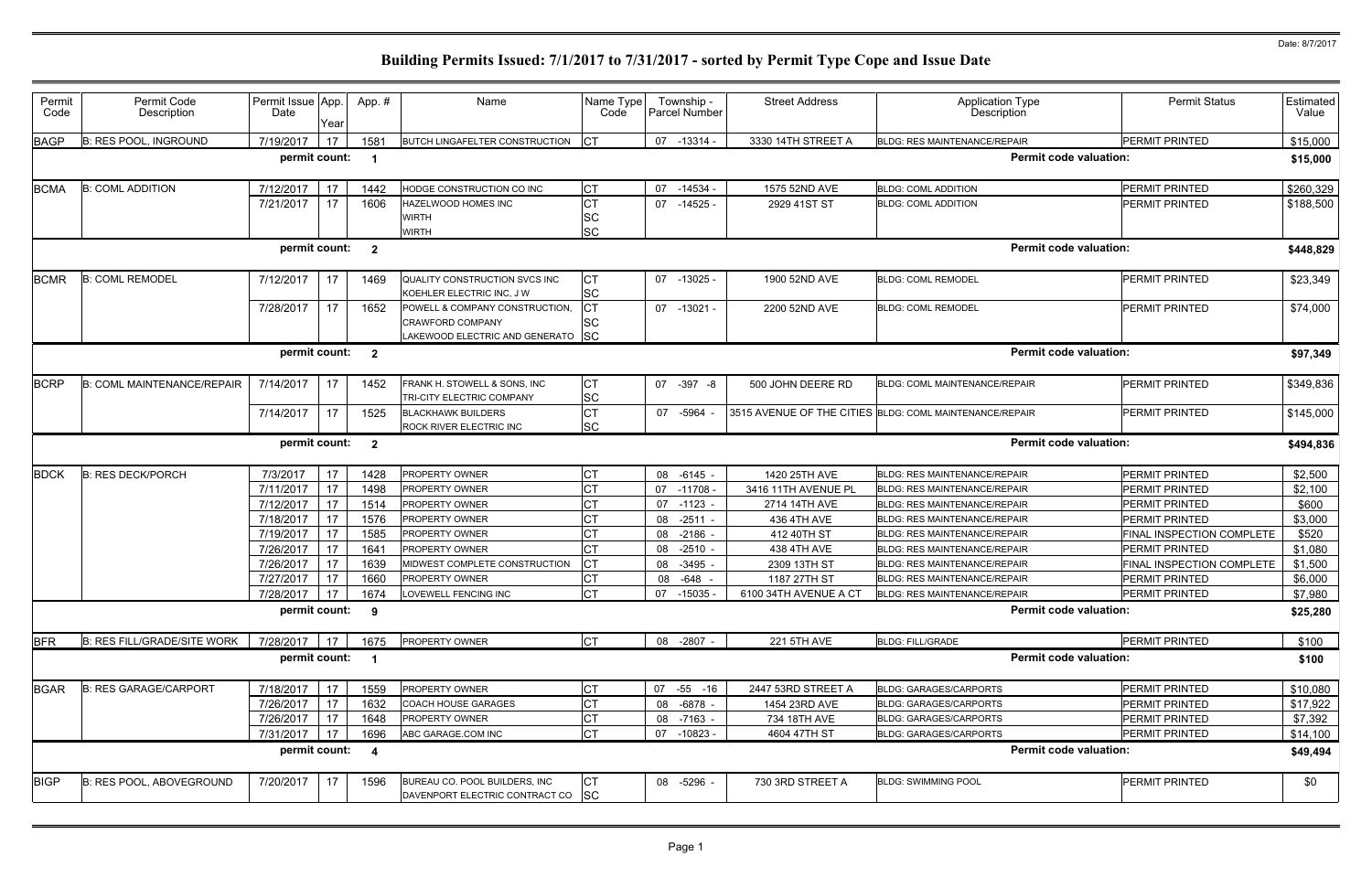| Permit<br>Code | Permit Code<br>Description       | Permit Issue App.<br>Date | Year            | App. #                  | Name                                                                            | Name Type<br>Code      | Township -<br>Parcel Number | <b>Street Address</b> | <b>Application Type</b><br><b>Description</b> | <b>Permit Status</b>             | Estimated<br>Value |
|----------------|----------------------------------|---------------------------|-----------------|-------------------------|---------------------------------------------------------------------------------|------------------------|-----------------------------|-----------------------|-----------------------------------------------|----------------------------------|--------------------|
| <b>BIGP</b>    | <b>B: RES POOL, ABOVEGROUND</b>  | 7/26/2017                 | 17              | 1644                    | QUAD CITIES AUTOMATIC POOLS IN                                                  | СT                     | 07<br>-4955 -               | 3611 26TH ST          | <b>BLDG: SWIMMING POOL</b>                    | <b>PERMIT PRINTED</b>            | \$0                |
|                |                                  | permit count:             |                 | $\overline{\mathbf{2}}$ |                                                                                 |                        |                             |                       | <b>Permit code valuation:</b>                 |                                  | \$0                |
| <b>BMAR</b>    | <b>B: RES MAINTENANCE/REPAIR</b> | 7/5/2017                  | 17 <sup>2</sup> | 1443                    | DAN HANELL CONSTRUCTION INC                                                     | <b>CT</b>              | $07 - 13657$                | 3226 38TH ST          | <b>BLDG: RES MAINTENANCE/REPAIR</b>           | PERMIT PRINTED                   | \$4,500            |
|                |                                  | 7/7/2017                  | 17              | 1466                    | <b>PROPERTY OWNER</b>                                                           |                        | -2347<br>08                 | 422 16TH AVE          | <b>BLDG: RES MAINTENANCE/REPAIR</b>           | <b>PERMIT PRINTED</b>            | \$100              |
|                |                                  | 7/12/2017                 | 17              | 1504                    | <b>FELDCO FACTORY DIRECT LLC</b>                                                |                        | $-13438$<br>07              | 3214 38TH ST          | <b>BLDG: RES MAINTENANCE/REPAIR</b>           | PERMIT PRINTED                   | \$8,400            |
|                |                                  | 7/12/2017                 | 17              | 1505                    | <b>FELDCO FACTORY DIRECT LLC</b>                                                | <b>CT</b>              | $-9252$<br>08               | 3327 2ND STREET CT    | <b>BLDG: RES MAINTENANCE/REPAIR</b>           | <b>PERMIT PRINTED</b>            | \$2,766            |
|                |                                  | 7/14/2017                 | 17              | 1532                    | BENNETT CONSTRUCTION, M J                                                       |                        | 07<br>$-11625$              | 3618 37TH AVE         | <b>BLDG: RES MAINTENANCE/REPAIR</b>           | <b>PERMIT PRINTED</b>            | \$4,218            |
|                |                                  | 7/14/2017                 | 17              | 1529                    | OLDE TOWN ROOFING                                                               | СT                     | -6433<br>07                 | 1106 39TH ST          | <b>BLDG: RES MAINTENANCE/REPAIR</b>           | <b>PERMIT PRINTED</b>            | \$4,634            |
|                |                                  | 7/17/2017                 | 17              | 1557                    | BENNETT CONSTRUCTION, M J                                                       |                        | 07<br>$-2243$               | 2418 27TH ST          | <b>BLDG: RES MAINTENANCE/REPAIR</b>           | <b>FINAL INSPECTION COMPLETE</b> | \$2,380            |
|                |                                  | 7/17/2017                 | 17              | 1546                    | <b>PROPERTY OWNER</b>                                                           |                        | 08 -3149                    | 1829 3RD ST           | <b>BLDG: RES MAINTENANCE/REPAIR</b>           | <b>PERMIT PRINTED</b>            | \$3,000            |
|                |                                  | 7/17/2017                 | 17              | 1558                    | WERNER RESTORATION SVCS INC<br><b>SHAW ELECTRIC INC</b>                         | CТ<br><b>SC</b>        | 08 -3376 -                  | 2626 15TH AVE         | <b>BLDG: RES MAINTENANCE/REPAIR</b>           | <b>PERMIT PRINTED</b>            | \$11,100           |
|                |                                  | 7/26/2017                 | 17              | 1649                    | BENNETT CONSTRUCTION, M J                                                       | СT                     | 07 -5757                    | 1815 25TH AVENUE CT   | <b>BLDG: RES MAINTENANCE/REPAIR</b>           | <b>PERMIT PRINTED</b>            | \$19,645           |
|                |                                  | 7/26/2017                 | 17              | 1626                    | PROPERTY OWNER                                                                  |                        | 08 -1737 -                  | 2530 11TH AVE         | <b>BLDG: RES MAINTENANCE/REPAIR</b>           | <b>PERMIT PRINTED</b>            | \$4,000            |
|                |                                  | 7/26/2017                 | 17              | 1636                    | <b>VERN'S HOME IMPROVEMENT</b>                                                  | СŢ                     | 08 -496 -3                  | 928 36TH ST           | <b>BLDG: RES MAINTENANCE/REPAIR</b>           | <b>PERMIT PRINTED</b>            | \$1,000            |
|                |                                  | 7/26/2017                 | 17              | 1650                    | BENNETT CONSTRUCTION, M J                                                       | CТ                     | -5296<br>08                 | 730 3RD STREET A      | <b>BLDG: RES MAINTENANCE/REPAIR</b>           | <b>PERMIT PRINTED</b>            | \$4,172            |
|                |                                  | 7/27/2017                 | 17              | 1654                    | <b>PROPERTY OWNER</b>                                                           | СT                     | 08 -7742                    | 2601 6TH AVE          | <b>BLDG: RES MAINTENANCE/REPAIR</b>           | PERMIT PRINTED                   | \$300              |
|                |                                  | permit count:             |                 | 14                      |                                                                                 |                        |                             |                       | <b>Permit code valuation:</b>                 |                                  | \$70,215           |
| <b>BR34</b>    | B: RES 3-4 FAMILY                | 7/7/2017                  | 17              | 1437                    | <b>TRAPKUS BUILD</b><br><b>DEMARLIE MAINTENANCE</b><br><b>CAMPBELL ELECTRIC</b> | <b>SC</b><br><b>SC</b> | 07 -37                      | 1412 51ST STREET DR   | BLDG:RES/NEW, 5+ FAMILY DWELLING              | <b>PERMIT PRINTED</b>            | \$131,011          |
|                |                                  | permit count:             |                 |                         |                                                                                 |                        |                             |                       | <b>Permit code valuation:</b>                 |                                  | \$131,011          |
| <b>BRML</b>    | <b>B: RES REMODEL</b>            | 7/18/2017                 | 17              | 1561                    | <b>PROPERTY OWNER</b><br><b>PROPERTY OWNER</b><br><b>PROPERTY OWNER</b>         | <b>SC</b><br><b>SC</b> | 07 -904 -A                  | 4202 21ST AVE         | <b>BLDG: RES REMODEL</b>                      | <b>PERMIT PRINTED</b>            | \$8,000            |
|                |                                  | 7/20/2017                 | 17              | 1597                    | PROPERTY OWNER                                                                  | <b>CT</b>              | 08 -3149 -                  | 1829 3RD ST           | <b>BLDG: RES REMODEL</b>                      | PERMIT PRINTED                   | \$26,000           |
|                |                                  | permit count:             |                 | $\overline{\mathbf{2}}$ |                                                                                 |                        |                             |                       | <b>Permit code valuation:</b>                 |                                  | \$34,000           |
| <b>BRMP</b>    | <b>B: RAMP</b>                   | 7/5/2017                  | 17              | 1444                    | <b>KLARKOWSKI CONSTRUCTION</b>                                                  | $ _{\rm CT}$           | 07 -14042 -                 | 600 VALLEY VIEW DR    | <b>BLDG: COML MAINTENANCE/REPAIR</b>          | FINAL INSPECTION COMPLETE        | \$6,500            |
|                |                                  | permit count:             |                 | - 1                     |                                                                                 |                        |                             |                       | <b>Permit code valuation:</b>                 |                                  | \$6,500            |
| <b>BRRF</b>    | <b>B: RES ROOFING</b>            | 7/3/2017                  | 17              | 1417                    | 33 CARPENTERS CONSTRUCTION INC                                                  |                        | 07 -13572 -1                | 19 WILDWOOD DR        | <b>BLDG: RES MAINTENANCE/REPAIR</b>           | <b>PERMIT PRINTED</b>            | \$11,413           |
|                |                                  | 7/3/2017                  | 17              | 1425                    | 33 CARPENTERS CONSTRUCTION INC                                                  |                        | 07<br>$-13572 - 11$         | 22 THORNWOOD CT       | <b>BLDG: RES MAINTENANCE/REPAIR</b>           | PERMIT PRINTED                   | \$10,758           |
|                |                                  | 7/3/2017                  | 17 <sup>2</sup> | 1426                    | 33 CARPENTERS CONSTRUCTION INC                                                  |                        | 07<br>$-13572 - 12$         | 24 THORNWOOD CT       | BLDG: RES MAINTENANCE/REPAIR                  | <b>PERMIT PRINTED</b>            | \$10,758           |
|                |                                  | 7/3/2017                  | 17              | 1416                    | 33 CARPENTERS CONSTRUCTION INC                                                  |                        | $-13572 - 2$<br>07          | 21 WILDWOOD DR        | <b>BLDG: RES MAINTENANCE/REPAIR</b>           | <b>PERMIT PRINTED</b>            | \$11,413           |
|                |                                  | 7/3/2017                  | 17              | 1418                    | 33 CARPENTERS CONSTRUCTION INC                                                  |                        | 07<br>-13572 -4             | 8 THORNWOOD CT        | <b>BLDG: RES MAINTENANCE/REPAIR</b>           | <b>PERMIT PRINTED</b>            | \$10,434           |
|                |                                  | 7/3/2017                  | 17              | 1419                    | 33 CARPENTERS CONSTRUCTION INC                                                  |                        | 07<br>$-13572-5$            | 10 THORNWOOD CT       | <b>BLDG: RES MAINTENANCE/REPAIR</b>           | PERMIT PRINTED                   | \$10,434           |
|                |                                  | 7/3/2017                  | 17              | 1420                    | 33 CARPENTERS CONSTRUCTION INC                                                  |                        | 07<br>-13572 -6             | 12 THORNWOOD CT       | <b>BLDG: RES MAINTENANCE/REPAIR</b>           | PERMIT PRINTED                   | \$10,434           |
|                |                                  | 7/3/2017                  | 17              | 1421                    | 33 CARPENTERS CONSTRUCTION INC                                                  |                        | 07<br>$-13572 - 7$          | 14 THORNWOOD CT       | <b>BLDG: RES MAINTENANCE/REPAIR</b>           | PERMIT PRINTED                   | \$10,090           |
|                |                                  | 7/3/2017                  | 17              | 1423                    | 33 CARPENTERS CONSTRUCTION INC                                                  |                        | $-13572 - 8$<br>07          | 16 THORNWOOD CT       | <b>BLDG: RES MAINTENANCE/REPAIR</b>           | <b>PERMIT PRINTED</b>            | \$10,090           |
|                |                                  | 7/3/2017                  | 17              | 1424                    | 33 CARPENTERS CONSTRUCTION INC                                                  |                        | 07 -13572 -9                | 18 THORNWOOD CT       | <b>BLDG: RES MAINTENANCE/REPAIR</b>           | <b>PERMIT PRINTED</b>            | \$10,090           |
|                |                                  | 7/3/2017                  | 17              | 1427                    | A & J CONSTRUCTION                                                              | СT                     | $-2501 -$<br>08             | 425 4TH AVE           | BLDG: RES MAINTENANCE/REPAIR                  | PERMIT PRINTED                   | \$8,200            |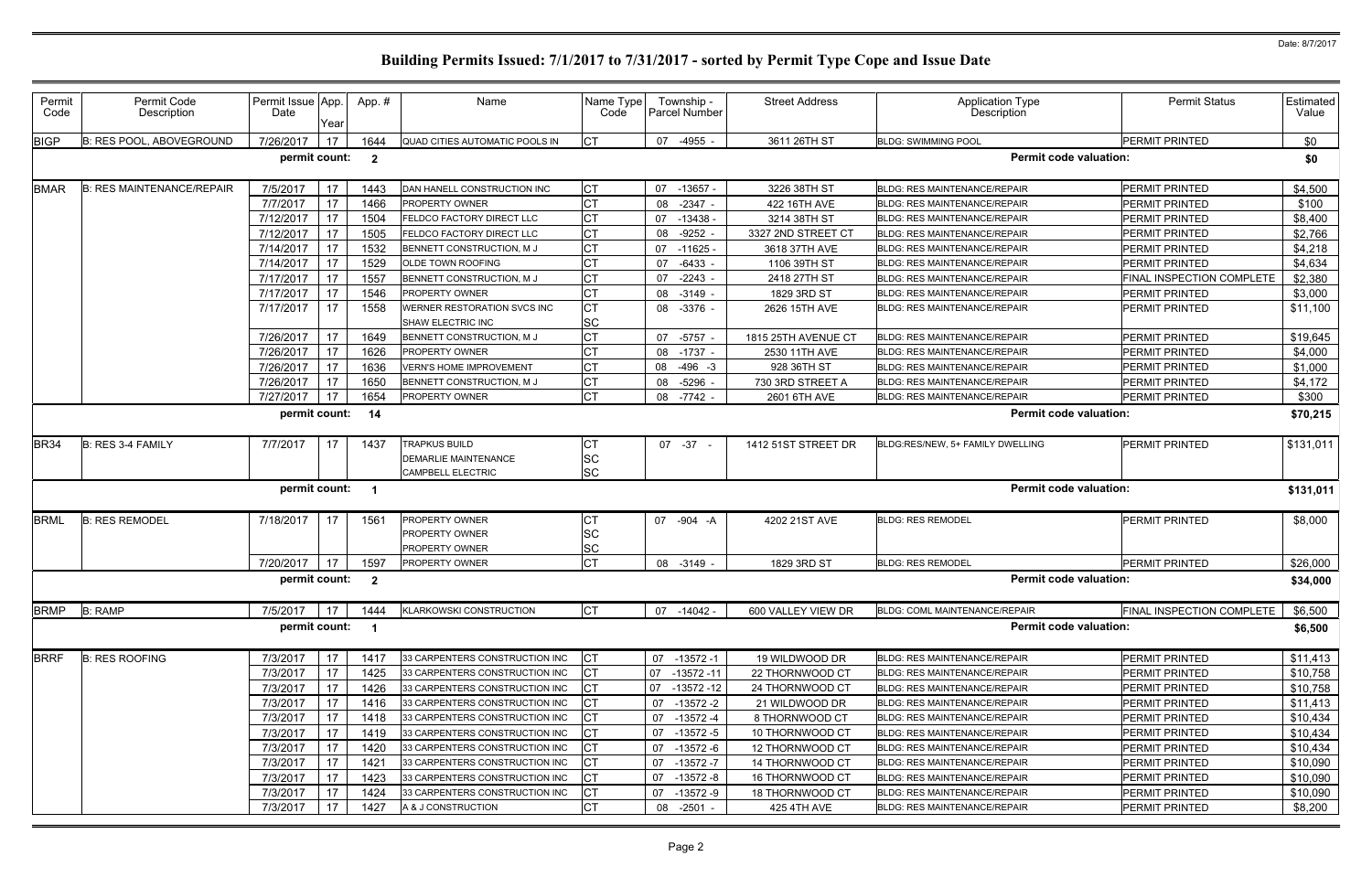| Permit<br>Code | Permit Code<br>Description | Permit Issue App.<br>Date |                 | App.# | Name                                                           | Name Type<br>Code | Township -<br><b>Parcel Number</b> | <b>Street Address</b>              | <b>Application Type</b><br>Description                              | <b>Permit Status</b>             | <b>Estimated</b><br>Value |
|----------------|----------------------------|---------------------------|-----------------|-------|----------------------------------------------------------------|-------------------|------------------------------------|------------------------------------|---------------------------------------------------------------------|----------------------------------|---------------------------|
| <b>BRRF</b>    | <b>B: RES ROOFING</b>      | 7/5/2017                  | Year<br>17      | 1434  | PETERSON CONSTRUCTION, JODY                                    |                   | 07 -12193                          | 1102 35TH STREET CT                | <b>BLDG: RES MAINTENANCE/REPAIR</b>                                 | <b>PERMIT PRINTED</b>            | \$9,500                   |
|                |                            | 7/5/2017                  | 17 <sup>2</sup> | 1435  | PETERSON CONSTRUCTION, JODY                                    |                   | -7588 -<br>08                      | 443 48TH ST                        | BLDG: RES MAINTENANCE/REPAIR                                        | <b>PERMIT PRINTED</b>            | \$6,120                   |
|                |                            | 7/5/2017                  | 17              | 1439  | <b>BATES ROOFING</b>                                           |                   | 08 -8 -                            | 2925 12TH AVE                      | <b>BLDG: RES MAINTENANCE/REPAIR</b>                                 | <b>PERMIT PRINTED</b>            | \$7,390                   |
|                |                            | 7/6/2017                  | 17 <sup>1</sup> | 1463  | 33 CARPENTERS CONSTRUCTION INC                                 |                   | 07<br>$-13572 - 10$                | 20 THORNWOOD CT                    | <b>BLDG: RES MAINTENANCE/REPAIR</b>                                 | PERMIT PRINTED                   | \$10,758                  |
|                |                            | 7/6/2017                  | 17              | 1422  | 33 CARPENTERS CONSTRUCTION INC                                 |                   | 07<br>-13572 -3                    | 2 THORNWOOD CT                     | <b>BLDG: RES MAINTENANCE/REPAIR</b>                                 | PERMIT PRINTED                   | \$11,413                  |
|                |                            | 7/6/2017                  | 17              | 1462  | 33 CARPENTERS CONSTRUCTION INC                                 | СT                | 08 -2646 -                         | 4312 RIVER DR                      | BLDG: RES MAINTENANCE/REPAIR                                        | PERMIT PRINTED                   | \$8,552                   |
|                |                            | 7/6/2017                  | 17              | 1454  | OLDE TOWN ROOFING                                              |                   | 08<br>$-3234 -$                    | 307 17TH AVE                       | <b>BLDG: RES MAINTENANCE/REPAIR</b>                                 | FINAL INSPECTION COMPLETE        | \$6,438                   |
|                |                            | 7/6/2017                  | 17              | 1458  | CHAVEZ CONST. INC.                                             |                   | 08 -5767                           | 1315 7TH AVE                       | <b>BLDG: RES MAINTENANCE/REPAIR</b>                                 | PERMIT PRINTED                   | \$10,500                  |
|                |                            | 7/6/2017                  | 17              | 1456  | ABC ROOFING CORP                                               |                   | 08 -903 -                          | 131 6TH AVE                        | <b>BLDG: RES MAINTENANCE/REPAIR</b>                                 | <b>PERMIT PRINTED</b>            | \$5,500                   |
|                |                            | 7/6/2017                  | 17              | 1457  | CHAVEZ CONST. INC.                                             |                   | 08 -919 -                          | 152 6TH AVE                        | <b>BLDG: RES MAINTENANCE/REPAIR</b>                                 | PERMIT PRINTED                   | \$12,000                  |
|                |                            | 7/7/2017                  | 17 <sup>2</sup> | 1470  | MIDWEST COMPLETE CONSTRUCTION                                  |                   | 07 -12247 -                        | 3002 30TH ST                       | BLDG: RES MAINTENANCE/REPAIR                                        | <b>PERMIT PRINTED</b>            | \$6,400                   |
|                |                            | 7/10/2017                 | 17 <sup>2</sup> | 1476  | A & J CONSTRUCTION                                             |                   | 07 -7664                           | 2520 23RD AVENUE A                 | <b>BLDG: RES MAINTENANCE/REPAIR</b>                                 | PERMIT PRINTED                   | \$12,000                  |
|                |                            | 7/10/2017                 | 17 <sup>2</sup> | 1477  | A & J CONSTRUCTION                                             |                   | 08 -3020 -                         | 2527 5TH ST                        | <b>BLDG: RES MAINTENANCE/REPAIR</b>                                 | PERMIT PRINTED                   | \$16,000                  |
|                |                            | 7/11/2017                 | 17              | 1498  | PROPERTY OWNER                                                 |                   | $07 - 11708$                       | 3416 11TH AVENUE PL                | <b>BLDG: RES MAINTENANCE/REPAIR</b>                                 | PERMIT PRINTED                   | \$2,100                   |
|                |                            | 7/11/2017                 | 17              | 1499  | <b>PROPERTY OWNER</b>                                          |                   | 07 -7906                           | 3166 15TH AVE                      | <b>BLDG: RES MAINTENANCE/REPAIR</b>                                 | FINAL INSPECTION COMPLETE        | \$1,800                   |
|                |                            | 7/11/2017                 | 17              | 1496  | QC GENERAL, INC                                                |                   | 08 -1746 -                         | 1137 26TH ST                       | <b>BLDG: RES MAINTENANCE/REPAIR</b>                                 | PERMIT PRINTED                   | \$6,900                   |
|                |                            | 7/11/2017                 | 17              | 1494  | <b>B &amp; W HOME IMPROVEMENT CO</b>                           |                   | 08 -5591 -                         | 1830 19TH AVE                      | <b>BLDG: RES MAINTENANCE/REPAIR</b>                                 | PERMIT PRINTED                   | \$4,210                   |
|                |                            | 7/11/2017                 | 17 <sup>2</sup> | 1500  | CALDERON'S CONSTRUCTION OF RI                                  |                   | -5767 -A<br>08                     | 1317 7TH AVE                       | <b>BLDG: RES MAINTENANCE/REPAIR</b>                                 | PERMIT PRINTED                   | \$5,000                   |
|                |                            | 7/11/2017                 | 17              | 1497  | QC GENERAL, INC                                                |                   | 08 -8381                           | 2106 3RD ST                        | <b>BLDG: RES MAINTENANCE/REPAIR</b>                                 | PERMIT PRINTED                   | \$4,900                   |
|                |                            | 7/12/2017                 | 17              | 1503  | GREEN VALLEY CONSTRUCTION INC.                                 |                   | 07 -13947                          | 3723 76TH STREET CT                | BLDG: RES MAINTENANCE/REPAIR                                        | <b>PERMIT PRINTED</b>            | \$19,000                  |
|                |                            | 7/12/2017                 | 17              | 1510  | QC GENERAL, INC                                                |                   | 07 - 552 -                         | 3207 38TH ST                       | <b>BLDG: RES MAINTENANCE/REPAIR</b>                                 | <b>PERMIT PRINTED</b>            | \$4,900                   |
|                |                            | 7/12/2017                 | 17              | 1518  | REUTHER CONSTRUCTION                                           |                   | 08 -4121 -                         | 1724 13TH AVE                      | <b>BLDG: RES MAINTENANCE/REPAIR</b>                                 | PERMIT PRINTED                   | \$2,500                   |
|                |                            | 7/12/2017                 | 17              | 1515  | QUALITY CONTROL RESTORATION                                    |                   | 08 -4154                           | 531 20TH AVE                       | <b>BLDG: RES MAINTENANCE/REPAIR</b>                                 | PERMIT PRINTED                   | \$6,650                   |
|                |                            | 7/13/2017                 | 17              | 1519  | <b>PROPERTY OWNER</b>                                          |                   | -5766<br>07                        | 1878 25TH AVENUE CT                | <b>BLDG: RES MAINTENANCE/REPAIR</b>                                 | PERMIT PRINTED                   | \$1,400                   |
|                |                            | 7/14/2017                 | 17 <sup>2</sup> | 1533  | CALDERON'S CONSTRUCTION OF RI                                  |                   | $-2384 -$<br>80                    | 418 18TH AVENUE A                  | <b>BLDG: RES MAINTENANCE/REPAIR</b>                                 | FINAL INSPECTION COMPLETE        | \$7,000                   |
|                |                            | 7/14/2017                 | 17              | 1528  | A & J CONSTRUCTION                                             |                   | 08 -7533                           | 2111 15TH STREET A                 | <b>BLDG: RES MAINTENANCE/REPAIR</b>                                 | PERMIT PRINTED                   | \$9,000                   |
|                |                            | 7/14/2017                 | 17              | 1534  | CALDERON'S CONSTRUCTION OF RI                                  |                   | -7828                              | 1831 15TH ST                       | <b>BLDG: RES MAINTENANCE/REPAIR</b>                                 | <b>FINAL INSPECTION COMPLETE</b> |                           |
|                |                            |                           |                 | 1554  | JOSH ACKERLAND CONSTRUCTION                                    |                   | 08                                 |                                    | <b>BLDG: RES MAINTENANCE/REPAIR</b>                                 | PERMIT PRINTED                   | \$4,000<br>\$3,885        |
|                |                            | 7/17/2017<br>7/17/2017    | 17              | 1547  |                                                                |                   | -7315<br>07<br>$-3149 -$           | 1111 46TH STREET PI<br>1829 3RD ST |                                                                     | PERMIT PRINTED                   | \$4,200                   |
|                |                            |                           | 17 <sup>2</sup> |       | PROPERTY OWNER                                                 |                   | 08                                 |                                    | BLDG: RES MAINTENANCE/REPAIR                                        |                                  |                           |
|                |                            | 7/17/2017                 | 17              | 1551  | CALDERON'S CONSTRUCTION OF RI                                  | I∩т.              | 08<br>-3795 -                      | 1004 29TH ST                       | <b>BLDG: RES MAINTENANCE/REPAIR</b>                                 | PERMIT PRINTED                   | \$14,000                  |
|                |                            | 7/17/2017   17            |                 | 1537  | A & J CONSTRUCTION                                             | ◡                 | 08 -6106                           | 3231 PARK 16TH ST                  | BLDG: RES MAINTENANCE/REPAIR<br><b>BLDG: RES MAINTENANCE/REPAIR</b> | PERMIT PRINTED                   | \$7,600                   |
|                |                            | 7/17/2017                 | 17              | 1536  | A & J CONSTRUCTION                                             |                   | 08 -6990 -                         | 112 6TH AVE                        |                                                                     | <b>PERMIT PRINTED</b>            | \$8,000                   |
|                |                            | 7/17/2017                 | 17              | 1553  | JOSH ACKERLAND CONSTRUCTION                                    |                   | 08 -7928 -1                        | 2001 15TH ST                       | <b>BLDG: RES MAINTENANCE/REPAIR</b>                                 | PERMIT PRINTED                   | \$15,280                  |
|                |                            | 7/17/2017                 | 17              | 1550  | CALDERON'S CONSTRUCTION OF RI<br>CALDERON'S CONSTRUCTION OF RI |                   | 08 -812 -                          | 310 RAILROAD AVE                   | <b>BLDG: RES MAINTENANCE/REPAIR</b>                                 | <b>PERMIT PRINTED</b>            | \$12,000                  |
|                |                            | 7/17/2017                 | 17              | 1549  |                                                                |                   | 08 -9027 -                         | 1051 48TH ST                       | <b>BLDG: RES MAINTENANCE/REPAIR</b>                                 | <b>PERMIT PRINTED</b>            | \$13,000                  |
|                |                            | 7/18/2017                 | 17              | 1563  | WIRTALA CONSTRUCTION INC, PAUL                                 |                   | $07 - 12751 -$                     | 5310 17TH AVE                      | <b>BLDG: RES MAINTENANCE/REPAIR</b>                                 | PERMIT PRINTED                   | \$5,000                   |
|                |                            | 7/18/2017                 | 17              | 1562  | <b>QUALITY CONTROL RESTORATION</b>                             |                   | 08 -5887 -                         | 353 9TH ST                         | <b>BLDG: RES MAINTENANCE/REPAIR</b>                                 | PERMIT PRINTED                   | \$8,500                   |
|                |                            | 7/19/2017                 | 17              | 1582  | <b>B &amp; W HOME IMPROVEMENT CO</b>                           |                   | 07 -12977 -                        | 1603 41ST ST                       | <b>BLDG: RES MAINTENANCE/REPAIR</b>                                 | PERMIT PRINTED                   | \$6,159                   |
|                |                            | 7/19/2017                 | 17              | 1588  | IOWA HOME SOLUTIONS, INC                                       |                   | -2299 -<br>07                      | 2911 25TH AVENUE A                 | <b>BLDG: RES MAINTENANCE/REPAIR</b>                                 | <b>PERMIT PRINTED</b>            | \$3,200                   |
|                |                            | 7/20/2017                 | 17              | 1598  | FIVE STAR HOME IMRPOVEMENT LLC                                 |                   | 08 -2753 -                         | 437 50TH ST                        | BLDG: RES MAINTENANCE/REPAIR                                        | PERMIT PRINTED                   | \$3,857                   |
|                |                            | 7/20/2017                 | 17              | 1595  | QC ROOF DRS INC.                                               |                   | 08 -5559 -                         | 1201 5TH AVE                       | <b>BLDG: RES MAINTENANCE/REPAIR</b>                                 | PERMIT PRINTED                   | \$5,000                   |
|                |                            | 7/21/2017                 | 17              | 1600  | FOLEY CONTRACTING LLC                                          |                   | 07 -13009                          | 3007 56TH ST                       | <b>BLDG: RES MAINTENANCE/REPAIR</b>                                 | PERMIT PRINTED                   | \$3,500                   |
|                |                            | 7/26/2017                 | 17              | 1646  | QC GENERAL, INC                                                |                   | 07 -10088 -                        | 5021 44TH AVE                      | <b>BLDG: RES MAINTENANCE/REPAIR</b>                                 | PERMIT PRINTED                   | \$2,900                   |
|                |                            | 7/26/2017                 | 17              | 1619  | QC GENERAL, INC                                                |                   | $07 - 11529$                       | 4706 20TH AVE                      | <b>BLDG: RES MAINTENANCE/REPAIR</b>                                 | <b>PERMIT PRINTED</b>            | \$7,150                   |
|                |                            | 7/26/2017                 | 17              | 1625  | <b>BATES ROOFING</b>                                           | <b>CT</b>         | 07 -11831 -                        | 3512 32ND AVE                      | BLDG: RES MAINTENANCE/REPAIR                                        | <b>PERMIT PRINTED</b>            | \$4,370                   |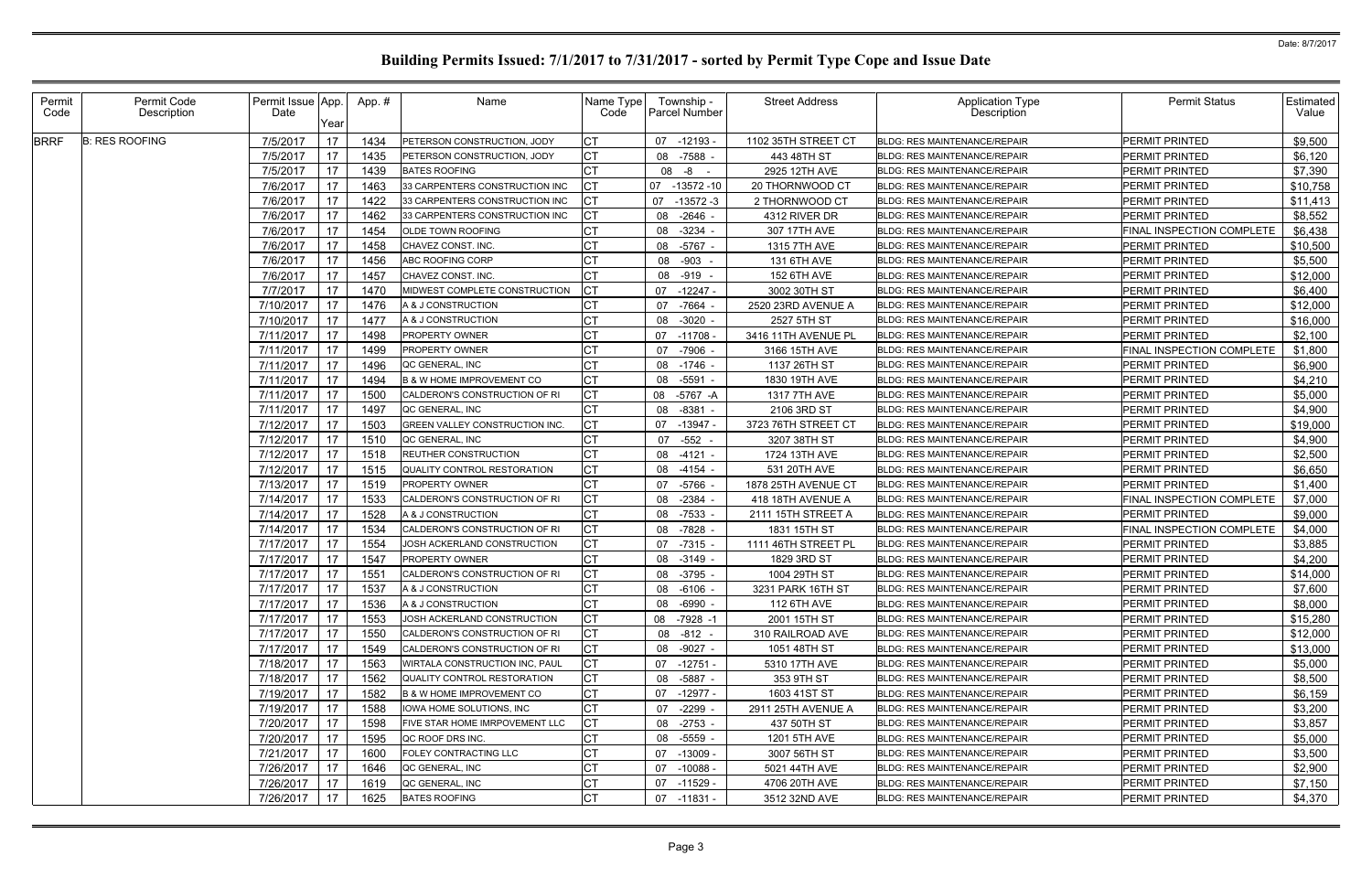| Permit<br>Code | Permit Code<br>Description | Permit Issue App.<br>Date | Year | App.# | Name                                 | Name Type<br>Code | Township -<br>Parcel Number | <b>Street Address</b> | Application Type<br>Description                        | <b>Permit Status</b>      | Estimated<br>Value |
|----------------|----------------------------|---------------------------|------|-------|--------------------------------------|-------------------|-----------------------------|-----------------------|--------------------------------------------------------|---------------------------|--------------------|
| <b>BRRF</b>    | <b>B: RES ROOFING</b>      | 7/26/2017                 | 17   | 1629  | WHITE ROOFING COMPANY, INC           | <b>CT</b>         | 07 -6342 -                  | 3101 26TH AVE         | <b>BLDG: RES MAINTENANCE/REPAIR</b>                    | PERMIT PRINTED            | \$11,091           |
|                |                            | 7/26/2017                 | 17   | 1634  | <b>BATES ROOFING</b>                 | <b>CT</b>         | $-8080$<br>07               | 3511 27TH AVENUE CT   | <b>BLDG: RES MAINTENANCE/REPAIR</b>                    | <b>PERMIT PRINTED</b>     | \$10,830           |
|                |                            | 7/26/2017                 | 17   | 1642  | 3 B'S CONSTRUCTION & HOME IMPR       | <b>CT</b>         | -9863<br>07                 | 4113 34TH AVE         | <b>BLDG: RES MAINTENANCE/REPAIR</b>                    | PERMIT PRINTED            | \$25,215           |
|                |                            | 7/26/2017                 | 17   | 1627  | <b>PROPERTY OWNER</b>                | <b>CT</b>         | 08 -2051                    | 2526 5TH AVE          | <b>BLDG: RES MAINTENANCE/REPAIR</b>                    | FINAL INSPECTION COMPLETE | \$1,500            |
|                |                            | 7/26/2017                 | 17   | 162'  | QC GENERAL, INC                      | СT                | 08 -3118                    | 1809 2ND ST           | <b>BLDG: RES MAINTENANCE/REPAIR</b>                    | PERMIT PRINTED            | \$3,800            |
|                |                            | 7/26/2017                 | 17   | 1620  | QC GENERAL, INC                      | <b>CT</b>         | 08 -3156                    | 1820 3RD ST           | <b>BLDG: RES MAINTENANCE/REPAIR</b>                    | PERMIT PRINTED            | \$7,900            |
|                |                            | 7/26/2017                 | 17   | 1622  | WIRTALA CONSTRUCTION INC, PAUL       | <b>CT</b>         | 08 -6321                    | 952 24TH ST           | <b>BLDG: RES MAINTENANCE/REPAIR</b>                    | PERMIT PRINTED            | \$5,750            |
|                |                            | 7/26/2017                 | 17   | 1635  | A & J CONSTRUCTION                   | <b>CT</b>         | 08 -6596                    | 3113 11TH AVENUE C    | BLDG: RES MAINTENANCE/REPAIR                           | PERMIT PRINTED            | \$5,000            |
|                |                            | 7/26/2017                 | 17   | 1640  | QUALITY CONTROL RESTORATION          | <b>CT</b>         | 08 -7932                    | 2019 15TH ST          | <b>BLDG: RES MAINTENANCE/REPAIR</b>                    | PERMIT PRINTED            | \$6,000            |
|                |                            | 7/27/2017                 | 17   | 1663  | QUALITY CONTROL RESTORATION          | <b>CT</b>         | 08 -2253                    | 209 14TH AVE          | <b>BLDG: RES MAINTENANCE/REPAIR</b>                    | PERMIT PRINTED            | \$6,000            |
|                |                            | 7/27/2017                 | 17   | 166'  | GREEN VALLEY CONSTRUCTION INC.       | <b>CT</b>         | 08 -3016                    | 2520 4TH ST           | <b>BLDG: RES MAINTENANCE/REPAIR</b>                    | <b>PERMIT PRINTED</b>     | \$7,500            |
|                |                            | 7/27/2017                 | 17   | 1662  | FIVE STAR HOME IMRPOVEMENT LLC       | <b>CT</b>         | 08 -8160                    | 2714 11TH AVENUE B    | <b>BLDG: RES MAINTENANCE/REPAIR</b>                    | PERMIT PRINTED            | \$3,757            |
|                |                            | 7/28/2017                 | 17   | 1672  | <b>FOLEY CONTRACTING LLC</b>         | <b>CT</b>         | -6726<br>07                 | 3722 11TH AVE         | <b>BLDG: RES MAINTENANCE/REPAIR</b>                    | <b>PERMIT PRINTED</b>     | \$2,000            |
|                |                            | 7/28/2017                 | 17   | 1673  | FOLEY CONTRACTING LLC                | <b>CT</b>         | 07<br>-7654                 |                       | 2510 AVENUE OF THE CITIES BLDG: RES MAINTENANCE/REPAIR | <b>PERMIT PRINTED</b>     | \$5,400            |
|                |                            | 7/28/2017                 | 17   | 1667  | ANDEROS AND SONS CONSTRUCTION        | Iст               | 08 -1263                    | 1534 7TH AVE          | <b>BLDG: RES MAINTENANCE/REPAIR</b>                    | PERMIT PRINTED            | \$6,500            |
|                |                            | 7/28/2017                 | 17   | 1677  | JOSH ACKERLAND CONSTRUCTION          | <b>CT</b>         | -4795<br>08                 | 1106 9TH ST           | <b>BLDG: RES MAINTENANCE/REPAIR</b>                    | PERMIT PRINTED            | \$1,850            |
|                |                            | 7/28/2017                 | 17   | 1670  | DAN HANELL CONSTRUCTION INC          | <b>CT</b>         | 08 -5711                    | 2024 18TH STREET B    | <b>BLDG: RES MAINTENANCE/REPAIR</b>                    | PERMIT PRINTED            | \$8,300            |
|                |                            | 7/28/2017                 | 17   | 1669  | DAN HANELL CONSTRUCTION INC          | <b>CT</b>         | $-6641$<br>08               | 2917 11TH AVENUE A    | <b>BLDG: RES MAINTENANCE/REPAIR</b>                    | PERMIT PRINTED            | \$6,555            |
|                |                            | 7/28/2017                 | 17   | 1668  | QUALITY CONTROL RESTORATION          | <b>CT</b>         | 08 -7933                    | 2023 15TH ST          | <b>BLDG: RES MAINTENANCE/REPAIR</b>                    | <b>PERMIT PRINTED</b>     | \$9,990            |
|                |                            | 7/31/2017                 | 17   | 1693  | CHAVEZ CONST. INC.                   | <b>CT</b>         | 07<br>$-5244$               | 1515 34TH ST          | <b>BLDG: RES MAINTENANCE/REPAIR</b>                    | PERMIT PRINTED            | \$3,800            |
|                |                            | 7/31/2017                 | 17   | 1682  | QC ROOF DRS INC.                     | <b>CT</b>         | 08<br>$-231$                | 1712 28TH AVE         | <b>BLDG: RES MAINTENANCE/REPAIR</b>                    | PERMIT PRINTED            | \$12,000           |
|                |                            | 7/31/2017                 | 17   | 1695  | CHAVEZ CONST. INC.                   | СT                | 08 -2511                    | 436 4TH AVE           | <b>BLDG: RES MAINTENANCE/REPAIR</b>                    | PERMIT PRINTED            | \$5,200            |
|                |                            | 7/31/2017                 | 17   | 1691  | <b>PROPERTY OWNER</b>                | <b>CT</b>         | 08 -8550                    | 962 40TH STREET CT    | <b>BLDG: RES MAINTENANCE/REPAIR</b>                    | <b>PERMIT PRINTED</b>     | \$1,500            |
|                |                            | permit count:             |      | 79    |                                      |                   |                             |                       | <b>Permit code valuation:</b>                          |                           | \$601,084          |
| <b>BRSD</b>    | <b>B: RES SIDING</b>       | 7/6/2017                  | 17   | 1459  | WINDOW WORLD OF DAVENPORT            | <b>CT</b>         | 07 -11847 -                 | 2815 36TH ST          | <b>BLDG: RES MAINTENANCE/REPAIR</b>                    | PERMIT PRINTED            | \$10,900           |
|                |                            | 7/6/2017                  | 17   | 1455  | BEST IMPROVEMENT COMPANY, INC        | <b>CT</b>         | 07 -35                      | 1225 49TH ST          | BLDG: RES MAINTENANCE/REPAIR                           | PERMIT PRINTED            | \$8,820            |
|                |                            | 7/6/2017                  | 17   | 1458  | CHAVEZ CONST. INC.                   | <b>CT</b>         | -5767 -<br>08               | 1315 7TH AVE          | <b>BLDG: RES MAINTENANCE/REPAIR</b>                    | PERMIT PRINTED            | \$10,500           |
|                |                            | 7/6/2017                  | 17   | 1450  | QUALITY CONTROL RESTORATION          | <b>CT</b>         | 08 -7458                    | 2010 12TH ST          | BLDG: RES MAINTENANCE/REPAIR                           | PERMIT PRINTED            | \$11,200           |
|                |                            | 7/6/2017                  | 17   | 1451  | QUALITY CONTROL RESTORATION          | <b>CT</b>         | 08 -7931                    | 2011 15TH ST          | <b>BLDG: RES MAINTENANCE/REPAIR</b>                    | PERMIT PRINTED            | \$9,000            |
|                |                            | 7/6/2017 17               |      | 1457  | CHAVEZ CONST. INC.                   | <b>CT</b>         | 08 -919 -                   | 152 6TH AVE           | BLDG: RES MAINTENANCE/REPAIR                           | PERMIT PRINTED            | \$12,000           |
|                |                            | 7/11/2017                 | 17   | 1493  | <b>B &amp; W HOME IMPROVEMENT CO</b> | <b>CT</b>         | 07 -10726 -                 | 3449 52ND ST          | <b>BLDG: RES MAINTENANCE/REPAIR</b>                    | PERMIT PRINTED            | \$14,275           |
|                |                            | 7/11/2017                 | 17   | 1490  | QUAD CITY WINDOWS, SIDING, DOORS     | <b>CT</b>         | 07 - 35 - 4                 | 1312 49TH ST          | <b>BLDG: RES MAINTENANCE/REPAIR</b>                    | PERMIT PRINTED            | \$7,400            |
|                |                            | 7/12/2017                 | 17   | 1509  | GREEN VALLEY CONSTRUCTION INC.       | CT                | 07 -1700 -                  | 1856 32ND ST          | <b>BLDG: RES MAINTENANCE/REPAIR</b>                    | PERMIT PRINTED            | \$10,000           |
|                |                            | 7/12/2017                 | 17   | 1517  | QUALITY CONTROL RESTORATION          | <b>CT</b>         | 08 - 346 -                  | 330 5TH AVE           | <b>BLDG: RES MAINTENANCE/REPAIR</b>                    | PERMIT PRINTED            | \$11,200           |
|                |                            | 7/17/2017                 | 17   | 1548  | <b>PROPERTY OWNER</b>                | <b>CT</b>         | 08 -3149 -                  | 1829 3RD ST           | <b>BLDG: RES MAINTENANCE/REPAIR</b>                    | PERMIT PRINTED            | \$5,600            |
|                |                            | 7/17/2017                 | 17   | 155'  | CALDERON'S CONSTRUCTION OF RI        | <b>CT</b>         | 08 -3795 -                  | 1004 29TH ST          | <b>BLDG: RES MAINTENANCE/REPAIR</b>                    | PERMIT PRINTED            | \$14,000           |
|                |                            | 7/17/2017                 | 17   | 1535  | A & J CONSTRUCTION                   | СT                | 08 -5940 -                  | 1028 5TH AVE          | BLDG: RES MAINTENANCE/REPAIR                           | <b>PERMIT PRINTED</b>     | \$24,600           |
|                |                            | 7/17/2017                 | 17   | 1549  | CALDERON'S CONSTRUCTION OF RI        | <b>CT</b>         | 08 -9027 -                  | 1051 48TH ST          | <b>BLDG: RES MAINTENANCE/REPAIR</b>                    | PERMIT PRINTED            | \$13,000           |
|                |                            | 7/18/2017                 | 17   | 1577  | <b>TRUJILLO CONSTRUCTION</b>         | <b>CT</b>         | 08 -6596                    | 3113 11TH AVENUE C    | BLDG: RES MAINTENANCE/REPAIR                           | PERMIT PRINTED            | \$7,800            |
|                |                            | 7/19/2017                 | 17   | 1583  | <b>B &amp; W HOME IMPROVEMENT CO</b> | <b>CT</b>         | 07 -12944 -                 | 1507 41ST ST          | <b>BLDG: RES MAINTENANCE/REPAIR</b>                    | PERMIT PRINTED            | \$8,225            |
|                |                            | 7/19/2017                 | 17   | 1584  | <b>B &amp; W HOME IMPROVEMENT CO</b> | <b>CT</b>         | 07 -12977 -                 | 1603 41ST ST          | <b>BLDG: RES MAINTENANCE/REPAIR</b>                    | <b>PERMIT PRINTED</b>     | \$9,550            |
|                |                            | 7/21/2017                 | 17   | 1602  | <b>CISCO'S CONSTRUCTION</b>          | <b>CT</b>         | 08 -2297 -1                 | 522 16TH AVE          | <b>BLDG: RES MAINTENANCE/REPAIR</b>                    | PERMIT PRINTED            | \$4,000            |
|                |                            | 7/26/2017                 | 17   | 1619  | QC GENERAL, INC                      | <b>CT</b>         | 07 -11529 -                 | 4706 20TH AVE         | <b>BLDG: RES MAINTENANCE/REPAIR</b>                    | PERMIT PRINTED            | \$7,150            |
|                |                            | 7/26/2017                 | 17   | 1642  | 3 B'S CONSTRUCTION & HOME IMPR       | <b>CT</b>         | 07 -9863                    | 4113 34TH AVE         | BLDG: RES MAINTENANCE/REPAIR                           | PERMIT PRINTED            | \$25,215           |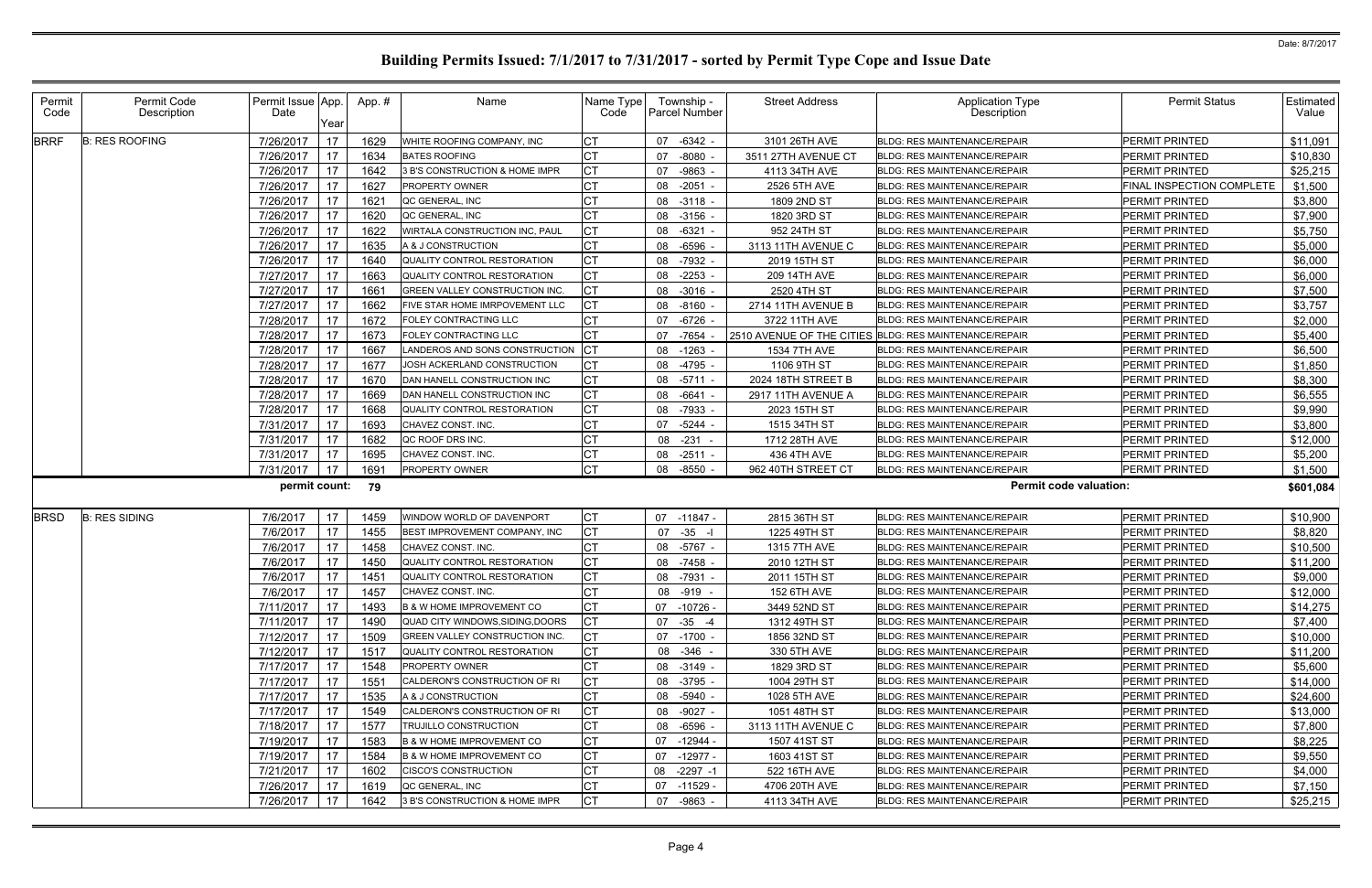| Permit<br>Permit Code<br>Permit Issue App.<br><b>Street Address</b><br><b>Application Type</b><br>App.#<br>Name<br>Name Type<br>Township -<br>Description<br>Description<br>Date<br>Parcel Number<br>Code<br>Code<br>Year<br>17<br>7/26/2017<br>08 -1737<br>2530 11TH AVE<br><b>PERMIT PRINTED</b><br><b>BRSD</b><br><b>B: RES SIDING</b><br>1626<br><b>PROPERTY OWNER</b><br><b>BLDG: RES MAINTENANCE/REPAIR</b><br>17<br>СT<br>08 -2867 -<br><b>PERMIT PRINTED</b><br>7/26/2017<br>1624<br><b>PROPERTY OWNER</b><br>2114 6TH AVE<br><b>BLDG: RES MAINTENANCE/REPAIR</b><br>17<br>7/26/2017<br>1620<br>QC GENERAL, INC<br>08 -3156<br>1820 3RD ST<br><b>BLDG: RES MAINTENANCE/REPAIR</b><br>PERMIT PRINTED<br>17<br>7/26/2017<br>1636<br><b>CT</b><br>928 36TH ST<br>PERMIT PRINTED<br>$-496 - 3$<br><b>VERN'S HOME IMPROVEMENT</b><br>08<br><b>BLDG: RES MAINTENANCE/REPAIR</b><br>СT<br>17<br><b>PERMIT PRINTED</b><br>7/26/2017<br>1623<br>TRUJILLO CONSTRUCTION<br><b>BLDG: RES MAINTENANCE/REPAIR</b><br>08 -7690 -B<br>1122 16TH AVE<br>СT<br>17<br>7/26/2017<br>1633<br>PERMIT PRINTED<br>08 -7968<br>2002 15TH ST<br>CISCO'S CONSTRUCTION<br><b>BLDG: RES MAINTENANCE/REPAIR</b><br>17<br>1676<br>СT<br>7/28/2017<br>PERMIT PRINTED<br>M I CONSTRUCTION<br>2015 16TH ST<br><b>BLDG: RES MAINTENANCE/REPAIR</b><br>08 -7904<br>17<br>PERMIT PRINTED<br>7/31/2017<br>1694<br>$-5244$<br>1515 34TH ST<br>CHAVEZ CONST. INC.<br>07<br><b>BLDG: RES MAINTENANCE/REPAIR</b><br>17<br>СT<br>1692<br><b>PERMIT PRINTED</b><br>7/31/2017<br><b>SUPERIOR GUTTERS</b><br><b>BLDG: RES MAINTENANCE/REPAIR</b><br>-65 -20<br>1417 43RD ST<br>07<br><b>CT</b><br>17<br><b>PERMIT PRINTED</b><br>7/31/2017<br>1682<br>08 -231<br>1712 28TH AVE<br>QC ROOF DRS INC.<br><b>BLDG: RES MAINTENANCE/REPAIR</b><br>permit count:<br><b>Permit code valuation:</b><br>30<br><b>TRAPKUS BUILD</b><br>СT<br><b>PERMIT PRINTED</b><br><b>BSFH</b><br><b>B: RES SINGLE FAMILY</b><br>7/7/2017<br>17<br>1471<br>$07 - 37 -$<br>1406 51ST STREET DR<br>BLDG:RES/NEW, 5+ FAMILY DWELLING<br>SC<br>DEMARLIE MAINTENANCE<br><b>SC</b><br>CAMPBELL ELECTRIC<br>СT<br>17<br>7/7/2017<br>1446<br><b>PERMIT PRINTED</b><br><b>TRAPKUS BUILD</b><br>07 - 37 -<br>1408 51ST STREET DR<br>BLDG:RES/NEW, 5+ FAMILY DWELLING<br>SC<br><b>DEMARLIE MAINTENANCE</b><br>SC<br>CAMPBELL ELECTRIC<br>СT<br>7/7/2017<br>17<br>1438<br><b>TRAPKUS BUILD</b><br>1410 51ST STREET DR<br>BLDG:RES/NEW, 5+ FAMILY DWELLING<br><b>PERMIT PRINTED</b><br>$07 - 37 -$<br>SC<br><b>DEMARLIE MAINTENANCE</b><br><b>SC</b><br>CAMPBELL ELECTRIC<br>СT<br>17<br>7/7/2017<br><b>PERMIT PRINTED</b><br>1135<br>1416 51ST STREET DR<br>TRAPKUS BUILD<br>$07 - 37 -$<br>BLDG:RES/NEW, 5+ FAMILY DWELLING<br><b>CT</b><br>17<br>7/7/2017<br>1472<br>1418 51ST STREET DR<br>PERMIT PRINTED<br>TRAPKUS BUILD<br>$07 -37 -$<br>BLDG:RES/NEW, 5+ FAMILY DWELLING<br>17<br><b>TRAPKUS BUILD</b><br>СT<br>PERMIT PRINTED<br>7/10/2017<br>1473<br>1420 51ST STREET DR<br>BLDG:RES/NEW, 5+ FAMILY DWELLING<br>$07 - 37 -$<br>17<br><b>CT</b><br>PERMIT PRINTED<br>7/10/2017<br>1474<br>TRAPKUS BUILD<br>$07 -37 -$<br>1422 51ST STREET DR<br>BLDG:RES/NEW, 5+ FAMILY DWELLING<br>permit count:<br><b>Permit code valuation:</b><br>$\overline{7}$<br>17<br><b>CT</b><br>7/5/2017<br>IOWA ILLINOIS BASEMENT WATERPR<br><b>PERMIT PRINTED</b><br><b>BSMT</b><br><b>B: RES BASEMENT WATERPROOF</b><br>1448<br>07 -786<br>5212 11TH AVENUE B<br><b>BLDG: RES MAINTENANCE/REPAIR</b><br>17<br><b>CT</b><br>7/17/2017<br>1555<br>1910 29TH ST<br>PERMIT PRINTED<br>07 -1086<br>MIDWEST RECONSTRUCTION CO<br><b>BLDG: RES MAINTENANCE/REPAIR</b><br>17<br>1587<br>ABSOLUTELY DRY BASEMENT WATERP<br>BLDG: RES MAINTENANCE/REPAIR<br>7/19/2017<br>$07 - 11028$<br>4721 18TH AVENUE CT | <b>Permit Status</b>      | Estimated<br>Value<br>\$4,000<br>\$2,554<br>\$7,900<br>\$1,000<br>\$800<br>\$6,000<br>\$23,260<br>\$3,200<br>\$4,900<br>\$12,000<br>\$290,049<br>\$131,011 |
|-----------------------------------------------------------------------------------------------------------------------------------------------------------------------------------------------------------------------------------------------------------------------------------------------------------------------------------------------------------------------------------------------------------------------------------------------------------------------------------------------------------------------------------------------------------------------------------------------------------------------------------------------------------------------------------------------------------------------------------------------------------------------------------------------------------------------------------------------------------------------------------------------------------------------------------------------------------------------------------------------------------------------------------------------------------------------------------------------------------------------------------------------------------------------------------------------------------------------------------------------------------------------------------------------------------------------------------------------------------------------------------------------------------------------------------------------------------------------------------------------------------------------------------------------------------------------------------------------------------------------------------------------------------------------------------------------------------------------------------------------------------------------------------------------------------------------------------------------------------------------------------------------------------------------------------------------------------------------------------------------------------------------------------------------------------------------------------------------------------------------------------------------------------------------------------------------------------------------------------------------------------------------------------------------------------------------------------------------------------------------------------------------------------------------------------------------------------------------------------------------------------------------------------------------------------------------------------------------------------------------------------------------------------------------------------------------------------------------------------------------------------------------------------------------------------------------------------------------------------------------------------------------------------------------------------------------------------------------------------------------------------------------------------------------------------------------------------------------------------------------------------------------------------------------------------------------------------------------------------------------------------------------------------------------------------------------------------------------------------------------------------------------------------------------------------------------------------------------------------------------------------------------------------------------------------------------------------------------------------------------------------------------------------------------------------------------------------------------------------------------------------------------------------------------------------------|---------------------------|------------------------------------------------------------------------------------------------------------------------------------------------------------|
|                                                                                                                                                                                                                                                                                                                                                                                                                                                                                                                                                                                                                                                                                                                                                                                                                                                                                                                                                                                                                                                                                                                                                                                                                                                                                                                                                                                                                                                                                                                                                                                                                                                                                                                                                                                                                                                                                                                                                                                                                                                                                                                                                                                                                                                                                                                                                                                                                                                                                                                                                                                                                                                                                                                                                                                                                                                                                                                                                                                                                                                                                                                                                                                                                                                                                                                                                                                                                                                                                                                                                                                                                                                                                                                                                                                                                 |                           |                                                                                                                                                            |
|                                                                                                                                                                                                                                                                                                                                                                                                                                                                                                                                                                                                                                                                                                                                                                                                                                                                                                                                                                                                                                                                                                                                                                                                                                                                                                                                                                                                                                                                                                                                                                                                                                                                                                                                                                                                                                                                                                                                                                                                                                                                                                                                                                                                                                                                                                                                                                                                                                                                                                                                                                                                                                                                                                                                                                                                                                                                                                                                                                                                                                                                                                                                                                                                                                                                                                                                                                                                                                                                                                                                                                                                                                                                                                                                                                                                                 |                           |                                                                                                                                                            |
|                                                                                                                                                                                                                                                                                                                                                                                                                                                                                                                                                                                                                                                                                                                                                                                                                                                                                                                                                                                                                                                                                                                                                                                                                                                                                                                                                                                                                                                                                                                                                                                                                                                                                                                                                                                                                                                                                                                                                                                                                                                                                                                                                                                                                                                                                                                                                                                                                                                                                                                                                                                                                                                                                                                                                                                                                                                                                                                                                                                                                                                                                                                                                                                                                                                                                                                                                                                                                                                                                                                                                                                                                                                                                                                                                                                                                 |                           |                                                                                                                                                            |
|                                                                                                                                                                                                                                                                                                                                                                                                                                                                                                                                                                                                                                                                                                                                                                                                                                                                                                                                                                                                                                                                                                                                                                                                                                                                                                                                                                                                                                                                                                                                                                                                                                                                                                                                                                                                                                                                                                                                                                                                                                                                                                                                                                                                                                                                                                                                                                                                                                                                                                                                                                                                                                                                                                                                                                                                                                                                                                                                                                                                                                                                                                                                                                                                                                                                                                                                                                                                                                                                                                                                                                                                                                                                                                                                                                                                                 |                           |                                                                                                                                                            |
|                                                                                                                                                                                                                                                                                                                                                                                                                                                                                                                                                                                                                                                                                                                                                                                                                                                                                                                                                                                                                                                                                                                                                                                                                                                                                                                                                                                                                                                                                                                                                                                                                                                                                                                                                                                                                                                                                                                                                                                                                                                                                                                                                                                                                                                                                                                                                                                                                                                                                                                                                                                                                                                                                                                                                                                                                                                                                                                                                                                                                                                                                                                                                                                                                                                                                                                                                                                                                                                                                                                                                                                                                                                                                                                                                                                                                 |                           |                                                                                                                                                            |
|                                                                                                                                                                                                                                                                                                                                                                                                                                                                                                                                                                                                                                                                                                                                                                                                                                                                                                                                                                                                                                                                                                                                                                                                                                                                                                                                                                                                                                                                                                                                                                                                                                                                                                                                                                                                                                                                                                                                                                                                                                                                                                                                                                                                                                                                                                                                                                                                                                                                                                                                                                                                                                                                                                                                                                                                                                                                                                                                                                                                                                                                                                                                                                                                                                                                                                                                                                                                                                                                                                                                                                                                                                                                                                                                                                                                                 |                           |                                                                                                                                                            |
|                                                                                                                                                                                                                                                                                                                                                                                                                                                                                                                                                                                                                                                                                                                                                                                                                                                                                                                                                                                                                                                                                                                                                                                                                                                                                                                                                                                                                                                                                                                                                                                                                                                                                                                                                                                                                                                                                                                                                                                                                                                                                                                                                                                                                                                                                                                                                                                                                                                                                                                                                                                                                                                                                                                                                                                                                                                                                                                                                                                                                                                                                                                                                                                                                                                                                                                                                                                                                                                                                                                                                                                                                                                                                                                                                                                                                 |                           |                                                                                                                                                            |
|                                                                                                                                                                                                                                                                                                                                                                                                                                                                                                                                                                                                                                                                                                                                                                                                                                                                                                                                                                                                                                                                                                                                                                                                                                                                                                                                                                                                                                                                                                                                                                                                                                                                                                                                                                                                                                                                                                                                                                                                                                                                                                                                                                                                                                                                                                                                                                                                                                                                                                                                                                                                                                                                                                                                                                                                                                                                                                                                                                                                                                                                                                                                                                                                                                                                                                                                                                                                                                                                                                                                                                                                                                                                                                                                                                                                                 |                           |                                                                                                                                                            |
|                                                                                                                                                                                                                                                                                                                                                                                                                                                                                                                                                                                                                                                                                                                                                                                                                                                                                                                                                                                                                                                                                                                                                                                                                                                                                                                                                                                                                                                                                                                                                                                                                                                                                                                                                                                                                                                                                                                                                                                                                                                                                                                                                                                                                                                                                                                                                                                                                                                                                                                                                                                                                                                                                                                                                                                                                                                                                                                                                                                                                                                                                                                                                                                                                                                                                                                                                                                                                                                                                                                                                                                                                                                                                                                                                                                                                 |                           |                                                                                                                                                            |
|                                                                                                                                                                                                                                                                                                                                                                                                                                                                                                                                                                                                                                                                                                                                                                                                                                                                                                                                                                                                                                                                                                                                                                                                                                                                                                                                                                                                                                                                                                                                                                                                                                                                                                                                                                                                                                                                                                                                                                                                                                                                                                                                                                                                                                                                                                                                                                                                                                                                                                                                                                                                                                                                                                                                                                                                                                                                                                                                                                                                                                                                                                                                                                                                                                                                                                                                                                                                                                                                                                                                                                                                                                                                                                                                                                                                                 |                           |                                                                                                                                                            |
|                                                                                                                                                                                                                                                                                                                                                                                                                                                                                                                                                                                                                                                                                                                                                                                                                                                                                                                                                                                                                                                                                                                                                                                                                                                                                                                                                                                                                                                                                                                                                                                                                                                                                                                                                                                                                                                                                                                                                                                                                                                                                                                                                                                                                                                                                                                                                                                                                                                                                                                                                                                                                                                                                                                                                                                                                                                                                                                                                                                                                                                                                                                                                                                                                                                                                                                                                                                                                                                                                                                                                                                                                                                                                                                                                                                                                 |                           |                                                                                                                                                            |
|                                                                                                                                                                                                                                                                                                                                                                                                                                                                                                                                                                                                                                                                                                                                                                                                                                                                                                                                                                                                                                                                                                                                                                                                                                                                                                                                                                                                                                                                                                                                                                                                                                                                                                                                                                                                                                                                                                                                                                                                                                                                                                                                                                                                                                                                                                                                                                                                                                                                                                                                                                                                                                                                                                                                                                                                                                                                                                                                                                                                                                                                                                                                                                                                                                                                                                                                                                                                                                                                                                                                                                                                                                                                                                                                                                                                                 |                           |                                                                                                                                                            |
|                                                                                                                                                                                                                                                                                                                                                                                                                                                                                                                                                                                                                                                                                                                                                                                                                                                                                                                                                                                                                                                                                                                                                                                                                                                                                                                                                                                                                                                                                                                                                                                                                                                                                                                                                                                                                                                                                                                                                                                                                                                                                                                                                                                                                                                                                                                                                                                                                                                                                                                                                                                                                                                                                                                                                                                                                                                                                                                                                                                                                                                                                                                                                                                                                                                                                                                                                                                                                                                                                                                                                                                                                                                                                                                                                                                                                 |                           | \$131,011<br>\$131,011                                                                                                                                     |
|                                                                                                                                                                                                                                                                                                                                                                                                                                                                                                                                                                                                                                                                                                                                                                                                                                                                                                                                                                                                                                                                                                                                                                                                                                                                                                                                                                                                                                                                                                                                                                                                                                                                                                                                                                                                                                                                                                                                                                                                                                                                                                                                                                                                                                                                                                                                                                                                                                                                                                                                                                                                                                                                                                                                                                                                                                                                                                                                                                                                                                                                                                                                                                                                                                                                                                                                                                                                                                                                                                                                                                                                                                                                                                                                                                                                                 |                           |                                                                                                                                                            |
|                                                                                                                                                                                                                                                                                                                                                                                                                                                                                                                                                                                                                                                                                                                                                                                                                                                                                                                                                                                                                                                                                                                                                                                                                                                                                                                                                                                                                                                                                                                                                                                                                                                                                                                                                                                                                                                                                                                                                                                                                                                                                                                                                                                                                                                                                                                                                                                                                                                                                                                                                                                                                                                                                                                                                                                                                                                                                                                                                                                                                                                                                                                                                                                                                                                                                                                                                                                                                                                                                                                                                                                                                                                                                                                                                                                                                 |                           |                                                                                                                                                            |
|                                                                                                                                                                                                                                                                                                                                                                                                                                                                                                                                                                                                                                                                                                                                                                                                                                                                                                                                                                                                                                                                                                                                                                                                                                                                                                                                                                                                                                                                                                                                                                                                                                                                                                                                                                                                                                                                                                                                                                                                                                                                                                                                                                                                                                                                                                                                                                                                                                                                                                                                                                                                                                                                                                                                                                                                                                                                                                                                                                                                                                                                                                                                                                                                                                                                                                                                                                                                                                                                                                                                                                                                                                                                                                                                                                                                                 |                           | \$131,011                                                                                                                                                  |
|                                                                                                                                                                                                                                                                                                                                                                                                                                                                                                                                                                                                                                                                                                                                                                                                                                                                                                                                                                                                                                                                                                                                                                                                                                                                                                                                                                                                                                                                                                                                                                                                                                                                                                                                                                                                                                                                                                                                                                                                                                                                                                                                                                                                                                                                                                                                                                                                                                                                                                                                                                                                                                                                                                                                                                                                                                                                                                                                                                                                                                                                                                                                                                                                                                                                                                                                                                                                                                                                                                                                                                                                                                                                                                                                                                                                                 |                           | \$131,011                                                                                                                                                  |
|                                                                                                                                                                                                                                                                                                                                                                                                                                                                                                                                                                                                                                                                                                                                                                                                                                                                                                                                                                                                                                                                                                                                                                                                                                                                                                                                                                                                                                                                                                                                                                                                                                                                                                                                                                                                                                                                                                                                                                                                                                                                                                                                                                                                                                                                                                                                                                                                                                                                                                                                                                                                                                                                                                                                                                                                                                                                                                                                                                                                                                                                                                                                                                                                                                                                                                                                                                                                                                                                                                                                                                                                                                                                                                                                                                                                                 |                           | \$131,011                                                                                                                                                  |
|                                                                                                                                                                                                                                                                                                                                                                                                                                                                                                                                                                                                                                                                                                                                                                                                                                                                                                                                                                                                                                                                                                                                                                                                                                                                                                                                                                                                                                                                                                                                                                                                                                                                                                                                                                                                                                                                                                                                                                                                                                                                                                                                                                                                                                                                                                                                                                                                                                                                                                                                                                                                                                                                                                                                                                                                                                                                                                                                                                                                                                                                                                                                                                                                                                                                                                                                                                                                                                                                                                                                                                                                                                                                                                                                                                                                                 |                           | \$131,011                                                                                                                                                  |
|                                                                                                                                                                                                                                                                                                                                                                                                                                                                                                                                                                                                                                                                                                                                                                                                                                                                                                                                                                                                                                                                                                                                                                                                                                                                                                                                                                                                                                                                                                                                                                                                                                                                                                                                                                                                                                                                                                                                                                                                                                                                                                                                                                                                                                                                                                                                                                                                                                                                                                                                                                                                                                                                                                                                                                                                                                                                                                                                                                                                                                                                                                                                                                                                                                                                                                                                                                                                                                                                                                                                                                                                                                                                                                                                                                                                                 |                           | \$917,077                                                                                                                                                  |
|                                                                                                                                                                                                                                                                                                                                                                                                                                                                                                                                                                                                                                                                                                                                                                                                                                                                                                                                                                                                                                                                                                                                                                                                                                                                                                                                                                                                                                                                                                                                                                                                                                                                                                                                                                                                                                                                                                                                                                                                                                                                                                                                                                                                                                                                                                                                                                                                                                                                                                                                                                                                                                                                                                                                                                                                                                                                                                                                                                                                                                                                                                                                                                                                                                                                                                                                                                                                                                                                                                                                                                                                                                                                                                                                                                                                                 |                           | \$4,000                                                                                                                                                    |
|                                                                                                                                                                                                                                                                                                                                                                                                                                                                                                                                                                                                                                                                                                                                                                                                                                                                                                                                                                                                                                                                                                                                                                                                                                                                                                                                                                                                                                                                                                                                                                                                                                                                                                                                                                                                                                                                                                                                                                                                                                                                                                                                                                                                                                                                                                                                                                                                                                                                                                                                                                                                                                                                                                                                                                                                                                                                                                                                                                                                                                                                                                                                                                                                                                                                                                                                                                                                                                                                                                                                                                                                                                                                                                                                                                                                                 |                           | \$25,502                                                                                                                                                   |
|                                                                                                                                                                                                                                                                                                                                                                                                                                                                                                                                                                                                                                                                                                                                                                                                                                                                                                                                                                                                                                                                                                                                                                                                                                                                                                                                                                                                                                                                                                                                                                                                                                                                                                                                                                                                                                                                                                                                                                                                                                                                                                                                                                                                                                                                                                                                                                                                                                                                                                                                                                                                                                                                                                                                                                                                                                                                                                                                                                                                                                                                                                                                                                                                                                                                                                                                                                                                                                                                                                                                                                                                                                                                                                                                                                                                                 | PERMIT PRINTED            | \$16,600                                                                                                                                                   |
| 7/19/2017 17<br>ABSOLUTELY DRY BASEMENT WATERP CT<br>1586<br>PERMIT PRINTED<br>08 -8193 -3<br>1011 54TH ST<br>BLDG: RES MAINTENANCE/REPAIR                                                                                                                                                                                                                                                                                                                                                                                                                                                                                                                                                                                                                                                                                                                                                                                                                                                                                                                                                                                                                                                                                                                                                                                                                                                                                                                                                                                                                                                                                                                                                                                                                                                                                                                                                                                                                                                                                                                                                                                                                                                                                                                                                                                                                                                                                                                                                                                                                                                                                                                                                                                                                                                                                                                                                                                                                                                                                                                                                                                                                                                                                                                                                                                                                                                                                                                                                                                                                                                                                                                                                                                                                                                                      |                           | \$6,100                                                                                                                                                    |
| 17<br>CT<br>SLAB MASTERS INC. DBA HELITECH<br><b>BLDG: RES MAINTENANCE/REPAIR</b><br>PERMIT PRINTED<br>7/20/2017<br>1601<br>08 -2596<br>525 19TH AVE                                                                                                                                                                                                                                                                                                                                                                                                                                                                                                                                                                                                                                                                                                                                                                                                                                                                                                                                                                                                                                                                                                                                                                                                                                                                                                                                                                                                                                                                                                                                                                                                                                                                                                                                                                                                                                                                                                                                                                                                                                                                                                                                                                                                                                                                                                                                                                                                                                                                                                                                                                                                                                                                                                                                                                                                                                                                                                                                                                                                                                                                                                                                                                                                                                                                                                                                                                                                                                                                                                                                                                                                                                                            |                           | \$3,000                                                                                                                                                    |
| <b>CT</b><br>7/21/2017<br>17<br>1604<br>08 -420<br>2334 4TH AVE<br>MIDWEST RECONSTRUCTION CO<br>BLDG: RES MAINTENANCE/REPAIR                                                                                                                                                                                                                                                                                                                                                                                                                                                                                                                                                                                                                                                                                                                                                                                                                                                                                                                                                                                                                                                                                                                                                                                                                                                                                                                                                                                                                                                                                                                                                                                                                                                                                                                                                                                                                                                                                                                                                                                                                                                                                                                                                                                                                                                                                                                                                                                                                                                                                                                                                                                                                                                                                                                                                                                                                                                                                                                                                                                                                                                                                                                                                                                                                                                                                                                                                                                                                                                                                                                                                                                                                                                                                    | FINAL INSPECTION COMPLETE | \$14,398                                                                                                                                                   |
| <b>CT</b><br>17<br>7/26/2017<br>1628<br>ABSOLUTELY DRY BASEMENT WATERP<br>2509 AVENUE OF THE CITIES BLDG: RES MAINTENANCE/REPAIR<br>08 -4423                                                                                                                                                                                                                                                                                                                                                                                                                                                                                                                                                                                                                                                                                                                                                                                                                                                                                                                                                                                                                                                                                                                                                                                                                                                                                                                                                                                                                                                                                                                                                                                                                                                                                                                                                                                                                                                                                                                                                                                                                                                                                                                                                                                                                                                                                                                                                                                                                                                                                                                                                                                                                                                                                                                                                                                                                                                                                                                                                                                                                                                                                                                                                                                                                                                                                                                                                                                                                                                                                                                                                                                                                                                                    | FINAL INSPECTION COMPLETE | \$7,200                                                                                                                                                    |
| <b>CT</b><br>7/26/2017<br>17<br><b>PERMIT PRINTED</b><br>1645<br>PREMIUM CONTRACTING<br>08 -831 -<br>309 5TH AVE<br><b>BLDG: RES MAINTENANCE/REPAIR</b>                                                                                                                                                                                                                                                                                                                                                                                                                                                                                                                                                                                                                                                                                                                                                                                                                                                                                                                                                                                                                                                                                                                                                                                                                                                                                                                                                                                                                                                                                                                                                                                                                                                                                                                                                                                                                                                                                                                                                                                                                                                                                                                                                                                                                                                                                                                                                                                                                                                                                                                                                                                                                                                                                                                                                                                                                                                                                                                                                                                                                                                                                                                                                                                                                                                                                                                                                                                                                                                                                                                                                                                                                                                         |                           | \$4,000                                                                                                                                                    |
| permit count:<br><b>Permit code valuation:</b><br>8                                                                                                                                                                                                                                                                                                                                                                                                                                                                                                                                                                                                                                                                                                                                                                                                                                                                                                                                                                                                                                                                                                                                                                                                                                                                                                                                                                                                                                                                                                                                                                                                                                                                                                                                                                                                                                                                                                                                                                                                                                                                                                                                                                                                                                                                                                                                                                                                                                                                                                                                                                                                                                                                                                                                                                                                                                                                                                                                                                                                                                                                                                                                                                                                                                                                                                                                                                                                                                                                                                                                                                                                                                                                                                                                                             |                           | \$80,800                                                                                                                                                   |
| B: COML CELLULAR STATION/TOV<br>7/11/2017<br><b>CT</b><br><b>PERMIT PRINTED</b><br><b>BTWR</b><br>1495<br>OVERLAND CONTRACTING INC.<br>08 -150 -D<br>1531 17TH AVE<br><b>BLDG: CELLULAR STATION/TOWER</b><br>17                                                                                                                                                                                                                                                                                                                                                                                                                                                                                                                                                                                                                                                                                                                                                                                                                                                                                                                                                                                                                                                                                                                                                                                                                                                                                                                                                                                                                                                                                                                                                                                                                                                                                                                                                                                                                                                                                                                                                                                                                                                                                                                                                                                                                                                                                                                                                                                                                                                                                                                                                                                                                                                                                                                                                                                                                                                                                                                                                                                                                                                                                                                                                                                                                                                                                                                                                                                                                                                                                                                                                                                                 |                           | \$10,000                                                                                                                                                   |
| <b>Permit code valuation:</b><br>permit count:<br>$\blacksquare$                                                                                                                                                                                                                                                                                                                                                                                                                                                                                                                                                                                                                                                                                                                                                                                                                                                                                                                                                                                                                                                                                                                                                                                                                                                                                                                                                                                                                                                                                                                                                                                                                                                                                                                                                                                                                                                                                                                                                                                                                                                                                                                                                                                                                                                                                                                                                                                                                                                                                                                                                                                                                                                                                                                                                                                                                                                                                                                                                                                                                                                                                                                                                                                                                                                                                                                                                                                                                                                                                                                                                                                                                                                                                                                                                |                           | \$10,000                                                                                                                                                   |
| CURB APPEAL CONCRETE CONTRACTO CT<br><b>B: RETAINING WALL</b><br>1599<br>PERMIT PRINTED<br>7/20/2017 17<br>08 -9236 -<br>2704 11TH STREET CT<br><b>BWAL</b><br><b>BLDG: MISC STRUCTURE</b>                                                                                                                                                                                                                                                                                                                                                                                                                                                                                                                                                                                                                                                                                                                                                                                                                                                                                                                                                                                                                                                                                                                                                                                                                                                                                                                                                                                                                                                                                                                                                                                                                                                                                                                                                                                                                                                                                                                                                                                                                                                                                                                                                                                                                                                                                                                                                                                                                                                                                                                                                                                                                                                                                                                                                                                                                                                                                                                                                                                                                                                                                                                                                                                                                                                                                                                                                                                                                                                                                                                                                                                                                      |                           | \$4,500                                                                                                                                                    |
| permit count:<br><b>Permit code valuation:</b><br>$\blacksquare$                                                                                                                                                                                                                                                                                                                                                                                                                                                                                                                                                                                                                                                                                                                                                                                                                                                                                                                                                                                                                                                                                                                                                                                                                                                                                                                                                                                                                                                                                                                                                                                                                                                                                                                                                                                                                                                                                                                                                                                                                                                                                                                                                                                                                                                                                                                                                                                                                                                                                                                                                                                                                                                                                                                                                                                                                                                                                                                                                                                                                                                                                                                                                                                                                                                                                                                                                                                                                                                                                                                                                                                                                                                                                                                                                |                           | \$4,500                                                                                                                                                    |
| HOLGERSSON CONTRACTING CORPORA CT<br>7/12/2017<br><b>BWC</b><br><b>B: WRECK COMMERCIAL BLDG</b><br>1507<br>190 22ND ST<br><b>PERMIT PRINTED</b><br>17<br>08 -521 -<br><b>WRECK: ALL OTHER BUILDINGS/STRUCTURES</b>                                                                                                                                                                                                                                                                                                                                                                                                                                                                                                                                                                                                                                                                                                                                                                                                                                                                                                                                                                                                                                                                                                                                                                                                                                                                                                                                                                                                                                                                                                                                                                                                                                                                                                                                                                                                                                                                                                                                                                                                                                                                                                                                                                                                                                                                                                                                                                                                                                                                                                                                                                                                                                                                                                                                                                                                                                                                                                                                                                                                                                                                                                                                                                                                                                                                                                                                                                                                                                                                                                                                                                                              |                           |                                                                                                                                                            |
| 7/26/2017<br>17<br><b>CT</b><br>4506 AVENUE OF THE CITIES WRECK: ALL OTHER BUILDINGS/STRUCTURES<br><b>PERMIT PRINTED</b><br>1643<br>VALLEY CONSTRUCTION COMPANY<br>07 -1004                                                                                                                                                                                                                                                                                                                                                                                                                                                                                                                                                                                                                                                                                                                                                                                                                                                                                                                                                                                                                                                                                                                                                                                                                                                                                                                                                                                                                                                                                                                                                                                                                                                                                                                                                                                                                                                                                                                                                                                                                                                                                                                                                                                                                                                                                                                                                                                                                                                                                                                                                                                                                                                                                                                                                                                                                                                                                                                                                                                                                                                                                                                                                                                                                                                                                                                                                                                                                                                                                                                                                                                                                                     |                           | \$0                                                                                                                                                        |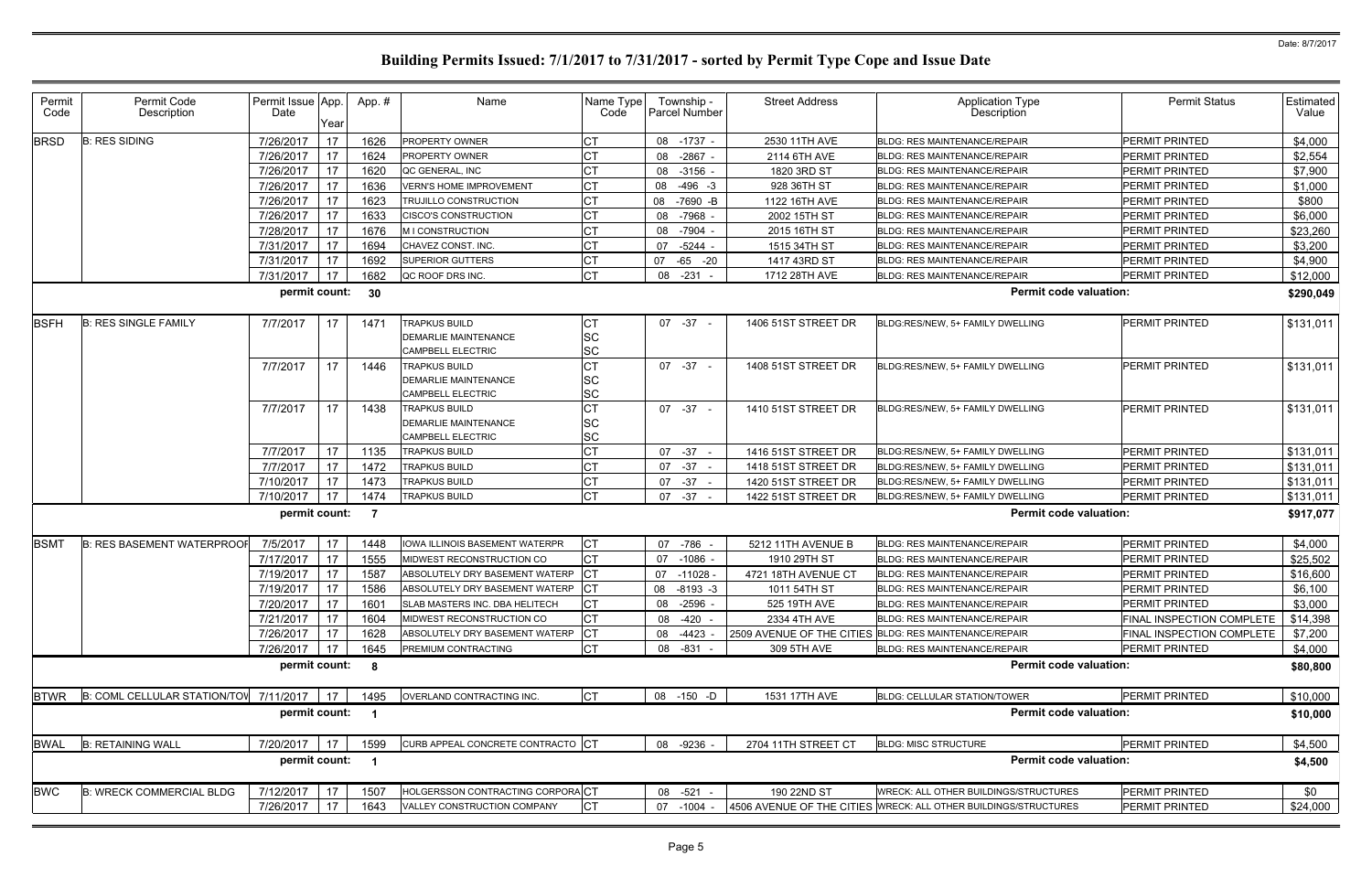| Permit<br>Code   | Permit Code<br>Description      | Permit Issue App.<br>Date | Year | App.#                   | Name                                                       | Name Type<br>Code      | Township -<br>Parcel Number | <b>Street Address</b>                   | <b>Application Type</b><br><b>Description</b>                   | <b>Permit Status</b>             | Estimated<br>Value |
|------------------|---------------------------------|---------------------------|------|-------------------------|------------------------------------------------------------|------------------------|-----------------------------|-----------------------------------------|-----------------------------------------------------------------|----------------------------------|--------------------|
| <b>BWC</b>       | <b>B: WRECK COMMERCIAL BLDG</b> | 7/26/2017                 | 17   | 1643                    | <b>CRAWFORD COMPANY</b>                                    | <b>SC</b>              | 07 -1004 -                  |                                         | 4506 AVENUE OF THE CITIES WRECK: ALL OTHER BUILDINGS/STRUCTURES | <b>PERMIT PRINTED</b>            | \$24,000           |
|                  |                                 | permit count:             |      | $\overline{\mathbf{2}}$ |                                                            |                        |                             |                                         | <b>Permit code valuation:</b>                                   |                                  | \$24,000           |
| DRN <sub>1</sub> | <b>ENG: CLASS 1 DRAINAGE</b>    | 7/5/2017                  | 17   | 144'                    | <b>PROPERTY OWNER</b>                                      | СT                     | 08 -4746 -1                 | 1331 15TH ST                            | <b>ENG: DRAINAGE PERMIT</b>                                     | PERMIT PRINTED                   | \$0                |
|                  |                                 | 7/6/2017                  | 17   | 1460                    | GOETZ CONCRETE CONSTRUCTION                                |                        | $-2863$<br>08               | 609 22ND ST                             | <b>BLDG: COML DRIVEWAY</b>                                      | <b>PERMIT PRINTED</b>            | \$0                |
|                  |                                 | 7/11/2017                 | 17   | 1492                    | <b>IRVINE CONSTRUCTION COMPANY</b>                         |                        | 07 -10721 -                 | 3429 52ND ST                            | <b>BLDG: RES DRIVEWAY</b>                                       | <b>FINAL INSPECTION COMPLETE</b> | \$0                |
|                  |                                 | 7/12/2017                 | 17   | 1442                    | HODGE CONSTRUCTION CO INC                                  | СT                     | $-14534$<br>07              | 1575 52ND AVE                           | <b>BLDG: COML ADDITION</b>                                      | <b>PERMIT PRINTED</b>            | \$260,329          |
|                  |                                 | 7/18/2017                 | 17   | 1559                    | <b>PROPERTY OWNER</b>                                      |                        | $-55 - 16$<br>07            | 2447 53RD STREET A                      | <b>BLDG: GARAGES/CARPORTS</b>                                   | PERMIT PRINTED                   | \$10,080           |
|                  |                                 | 7/19/2017                 | 17   | 158'                    | <b>BUTCH LINGAFELTER CONSTRUCTION</b>                      |                        | $-13314$<br>07              | 3330 14TH STREET A                      | <b>BLDG: RES MAINTENANCE/REPAIR</b>                             | PERMIT PRINTED                   | \$15,000           |
|                  |                                 | 7/21/2017                 | 17   | 1606                    | <b>HAZELWOOD HOMES INC</b><br><b>WIRTH</b><br><b>WIRTH</b> | <b>SC</b><br><b>SC</b> | 07 -14525 -                 | 2929 41ST ST                            | <b>BLDG: COML ADDITION</b>                                      | <b>PERMIT PRINTED</b>            | \$188,500          |
|                  |                                 | 7/26/2017                 | 17   | 1643                    | VALLEY CONSTRUCTION COMPANY<br><b>CRAWFORD COMPANY</b>     | СT<br><b>SC</b>        | 07 -1004                    |                                         | 4506 AVENUE OF THE CITIES WRECK: ALL OTHER BUILDINGS/STRUCTURES | <b>PERMIT PRINTED</b>            | \$24,000           |
|                  |                                 | 7/26/2017                 | 17   | 163'                    | <b>PROPERTY OWNER</b>                                      |                        | 07 -9511 -                  | 3403 49TH ST                            | <b>ENG: DRAINAGE PERMIT</b>                                     | <b>FINAL INSPECTION COMPLETE</b> | \$0                |
|                  |                                 | 7/26/2017                 | 17   | 1632                    | <b>COACH HOUSE GARAGES</b>                                 |                        | $-6878$ -<br>08             | 1454 23RD AVE                           | <b>BLDG: GARAGES/CARPORTS</b>                                   | <b>PERMIT PRINTED</b>            | \$17,922           |
|                  |                                 | 7/26/2017                 | 17   | 1648                    | <b>PROPERTY OWNER</b>                                      |                        | 08 -7163 -                  | 734 18TH AVE                            | <b>BLDG: GARAGES/CARPORTS</b>                                   | <b>PERMIT PRINTED</b>            | \$7,392            |
|                  |                                 | 7/31/2017                 | 17   | 1697                    | <b>KLARKOWSKI CONSTRUCTION</b>                             |                        | $-220 - 17$<br>08           | 3215 6TH ST                             | <b>ENG: DRAINAGE PERMIT</b>                                     | PERMIT PRINTED                   | \$0                |
|                  |                                 | 7/31/2017                 | 17   | 1684                    | CROSS CONCRETE CONSTRUCTION                                |                        | -9154<br>08                 | 2404 16TH ST                            | <b>ENG: DRAINAGE PERMIT</b>                                     | PERMIT PRINTED                   | \$0                |
|                  |                                 | permit count:             |      | 13                      |                                                            |                        |                             |                                         | <b>Permit code valuation:</b>                                   |                                  | \$523,223          |
|                  |                                 |                           |      |                         |                                                            |                        |                             |                                         |                                                                 |                                  |                    |
| DRN <sub>2</sub> | <b>ENG: CLASS 2 DRAINAGE</b>    | 7/7/2017                  | 17   | 1135                    | <b>TRAPKUS BUILD</b>                                       | Iст                    | 07 -37                      | 1416 51ST STREET DR                     | BLDG:RES/NEW, 5+ FAMILY DWELLING                                | PERMIT PRINTED                   | \$131,011          |
|                  |                                 | permit count:             |      | - 1                     |                                                            |                        |                             |                                         | <b>Permit code valuation:</b>                                   |                                  | \$131,011          |
| EC               | E: COML ELECTRICAL              | 7/5/2017                  | 17   | 1440                    | TRI-CITY ELECTRIC COMPANY                                  | Iст                    | 08 -533 -                   | 3200 RIVER DR                           | ELEC: TEMPORARY SERVICE                                         | PERMIT PRINTED                   | \$0                |
|                  |                                 | 7/7/2017                  | 17   | 1464                    | TRI-CITY ELECTRIC COMPANY                                  | <b>SC</b>              | -14410 -<br>07              | 750 42ND AVENUE DR                      | <b>ELEC: REMODEL</b>                                            | <b>PERMIT PRINTED</b>            | \$0                |
|                  |                                 | 7/13/2017                 | 17   | 1520                    | TRI-CITY ELECTRIC COMPANY                                  |                        | -84 -<br>07                 | 4218 AVENUE OF THE CITIES ELEC: REMODEL |                                                                 | <b>FINAL INSPECTION COMPLETE</b> | \$0                |
|                  |                                 | 7/14/2017                 | 17   | 1527                    | DAVENPORT ELECTRIC CONTRACT CO                             |                        | 08 -340 -                   | 348 RIVER DR                            | ELEC: SERVICE                                                   | PERMIT PRINTED                   | \$0                |
|                  |                                 | 7/14/2017                 | 17   | 1526                    | DAVENPORT ELECTRIC CONTRACT CO                             |                        | 99 -9999                    | 261 1ST ST                              | ELEC: SERVICE                                                   | <b>PERMIT PRINTED</b>            | \$0                |
|                  |                                 | 7/18/2017                 | 17   | 1520                    | TRI-CITY ELECTRIC COMPANY                                  | <b>CT</b>              | 07 - 84 -                   | 4218 AVENUE OF THE CITIES ELEC: REMODEL |                                                                 | PERMIT PRINTED                   | \$0                |
|                  |                                 | permit count:             |      | 6                       |                                                            |                        |                             |                                         | <b>Permit code valuation:</b>                                   |                                  | \$0                |
| <b>ECI</b>       | E: COML INVESTIGATION           | 7/24/2017                 | 17   | 1525                    | <b>BLACKHAWK BUILDERS</b><br>ROCK RIVER ELECTRIC INC       | IСТ<br><b>SC</b>       | 07 -5964                    |                                         | 3515 AVENUE OF THE CITIES BLDG: COML MAINTENANCE/REPAIR         | <b>PERMIT PRINTED</b>            | \$145,000          |
|                  |                                 | permit count:             |      | - 1                     |                                                            |                        |                             |                                         | <b>Permit code valuation:</b>                                   |                                  | \$145,000          |
| <b>ENB</b>       | <b>B: RES DRIVEWAY</b>          | 7/11/2017                 | 17   | 1492                    | <b>IRVINE CONSTRUCTION COMPANY</b>                         | IСТ                    | 07 -10721 -                 | 3429 52ND ST                            | <b>BLDG: RES DRIVEWAY</b>                                       | <b>PERMIT PRINTED</b>            | \$0                |
|                  |                                 | 7/18/2017                 | 17   | 1578                    | <b>HEATH EVERSON</b>                                       | СT                     | $-10225$<br>07              | 4730 19TH AVE                           | <b>BLDG: RES DRIVEWAY</b>                                       | PERMIT PRINTED                   | \$0                |
|                  |                                 | 7/26/2017                 | 17   | 1637                    | CCS CONCRETE SERVICE                                       |                        | 07<br>-9511 -               | 3403 49TH ST                            | <b>BLDG: RES DRIVEWAY</b>                                       | PERMIT PRINTED                   | \$0                |
|                  |                                 |                           |      |                         |                                                            |                        |                             |                                         | <b>Permit code valuation:</b>                                   |                                  | \$0                |
|                  |                                 | permit count:             |      | $\mathbf{3}$            |                                                            |                        |                             |                                         |                                                                 |                                  |                    |
|                  | <b>B: COML SIDEWALK</b>         |                           | 17   | 1460                    | GOETZ CONCRETE CONSTRUCTION                                |                        |                             | 609 22ND ST                             | <b>BLDG: COML DRIVEWAY</b>                                      | PERMIT PRINTED                   |                    |
| <b>ENC</b>       |                                 | 7/6/2017<br>permit count: |      | - 1                     |                                                            |                        | 08 -2863                    |                                         | <b>Permit code valuation:</b>                                   |                                  | \$0<br>\$0         |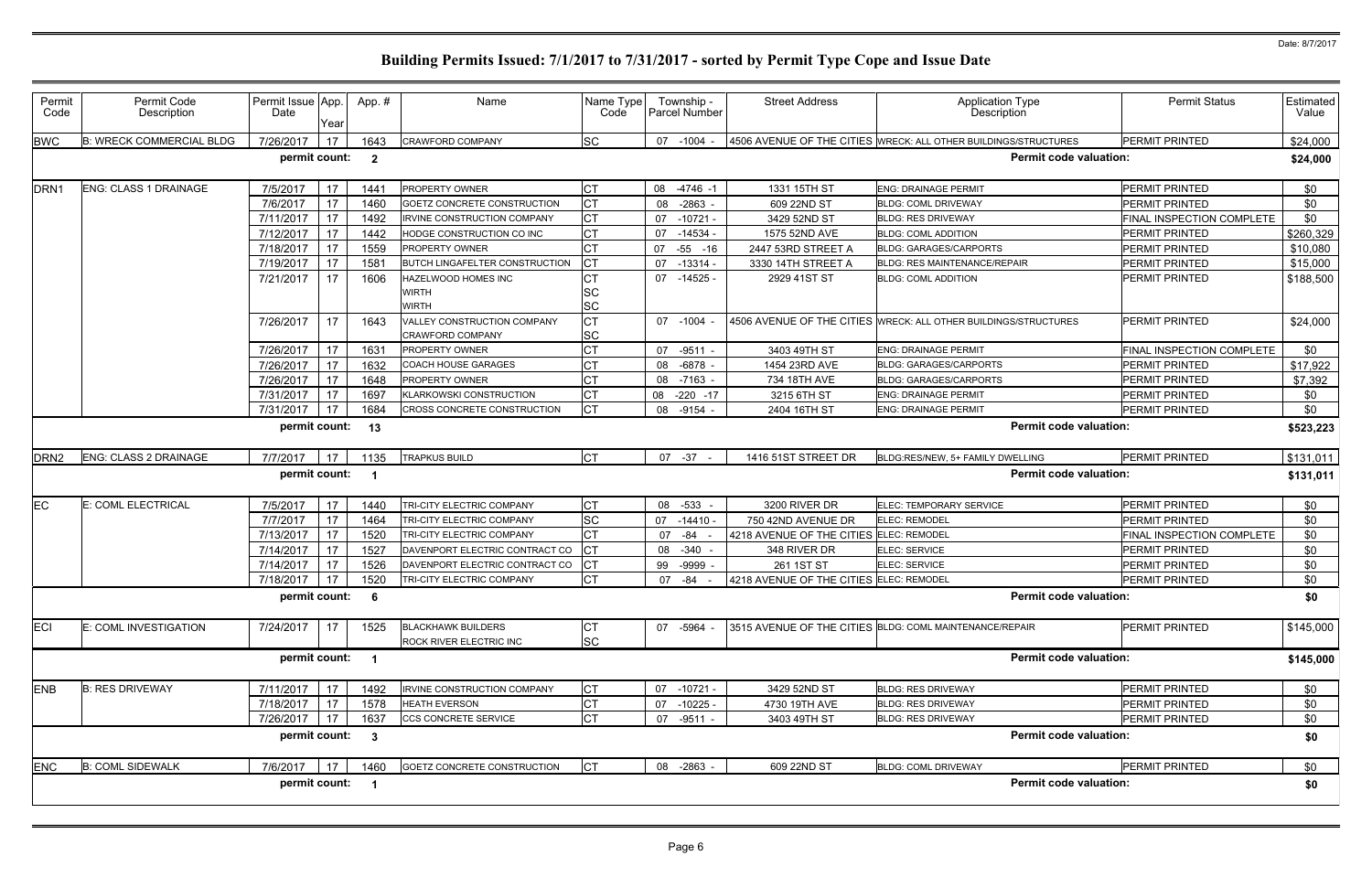| <b>END</b><br>17<br>\$0<br><b>B: COML DRIVEWAY</b><br>7/6/2017<br>$-2863$<br>609 22ND ST<br><b>PERMIT PRINTED</b><br>1460<br>GOETZ CONCRETE CONSTRUCTION<br>08<br><b>BLDG: COML DRIVEWAY</b><br>17<br>СT<br><b>PERMIT PRINTED</b><br>\$0<br>7/27/2017<br>1653<br>$-12583 - 1$<br><b>BLDG: COML DRIVEWAY</b><br>CROSS CONCRETE CONSTRUCTION<br>07<br>3900 26TH AVE<br>permit count:<br><b>Permit code valuation:</b><br>$\overline{\mathbf{2}}$<br>ER<br><b>E: RES ELECTRICAL</b><br>7/3/2017<br>1373<br>08 -3850 -<br>713 23RD AVENUE CT<br>FINAL INSPECTION COMPLETE<br>17<br><b>INSIDE CHANGES</b><br><b>BLDG: RES REMODEL</b><br><b>SC</b><br>PROPERTY OWNER<br><b>SC</b><br>PETERSEN PLUMBING AND HEATING<br><b>CT</b><br>7/7/2017<br>17<br>SUMMIT ELECTRIC LLC<br>1858 31ST STREET A<br>ELEC: SERVICE<br><b>PERMIT PRINTED</b><br>1465<br>07 -1652 -<br><b>CT</b><br>7/7/2017<br>17<br><b>BLDG: RES MAINTENANCE/REPAIR</b><br>FINAL INSPECTION COMPLETE<br>1098<br>DRAFTING SOLUTIONS INC DBA AND<br>$-2805$<br>3430 8TH ST<br>07<br><b>SC</b><br>ELITE ELECTRIC<br><b>CT</b><br>7/11/2017<br>17<br>1404<br>DRAYER CONSTRUCTION INC<br>07 -617 -3<br>1911 36TH ST<br><b>BLDG: RES MAINTENANCE/REPAIR</b><br><b>PERMIT PRINTED</b><br><b>SC</b><br>PIKUZA ELECTRIC INC<br>17<br>7/11/2017<br>1479<br>ELEC: SERVICE<br><b>PERMIT PRINTED</b><br>ART-O-LITE ELECTRIC CO<br>08 -7941 -<br>2036 14TH ST<br>7/12/2017<br>17<br>1132<br>08 -1990<br>1807 18TH AVE<br><b>FINAL INSPECTION COMPLETE</b><br>PROPERTY OWNER<br><b>BLDG: RES MAINTENANCE/REPAIR</b><br>17<br>1502<br>\$0<br>7/12/2017<br>814 4TH AVE<br><b>ELEC: REMODEL</b><br>G & A ELECTRIC<br>-5904<br><b>PERMIT PRINTED</b><br>08<br>7/18/2017<br>17<br>07 -904 -A<br><b>PERMIT PRINTED</b><br>1561<br>PROPERTY OWNER<br>4202 21ST AVE<br><b>BLDG: RES REMODEL</b><br><b>SC</b><br>PROPERTY OWNER<br><b>SC</b><br>PROPERTY OWNER<br>17<br><b>CT</b><br>7/18/2017<br><b>PERMIT PRINTED</b><br>1558<br>08 -3376 -<br>2626 15TH AVE<br><b>BLDG: RES MAINTENANCE/REPAIR</b><br>WERNER RESTORATION SVCS INC<br><b>SC</b><br>SHAW ELECTRIC INC<br>7/20/2017<br>∩⊤<br><b>PERMIT PRINTED</b><br>17<br>1597<br>PROPERTY OWNER<br>08 -3149<br>1829 3RD ST<br><b>BLDG: RES REMODEL</b><br>16<br>\$0<br>7/20/2017<br>1602<br>08 -648 -<br>1187 27TH ST<br>PERMIT PRINTED<br>PROPERTY OWNER<br><b>BLDG: RES MAINTENANCE/REPAIR</b><br>17<br>\$0<br>7/24/2017<br>1612<br>QUALITY ELECTRIC<br>$-6243$<br>417 45TH ST<br>ELEC: SERVICE<br>FINAL INSPECTION COMPLETE<br>08<br>17<br>\$0<br>1647<br>7/26/2017<br>TRINITY ELECTRIC<br>$-1500 -$<br>1001 27TH ST<br><b>ELEC: REMODEL</b><br><b>PERMIT PRINTED</b><br>08<br>7/28/2017<br>17<br>1678<br><b>CT</b><br>FINAL INSPECTION COMPLETE<br>\$0<br>ADVANTAGE ELCTRL SERVICES INC<br>08 -2943 -1<br>1807 11TH ST<br>ELEC: SERVICE<br><b>CT</b><br>17<br>1679<br>ELEC: SERVICE<br>7/28/2017<br>ADVANTAGE ELCTRL SERVICES INC<br>PERMIT PRINTED<br>1809 11TH ST<br>08<br>-2943 -1<br><b>Permit code valuation:</b><br>permit count:<br>15<br><b>ICT</b><br><b>ENG: EZ CLASS 1 DRAINAGE</b><br>PROPERTY OWNER<br>08 -521<br>PERMIT PRINTED<br>7/12/2017<br>190 22ND ST<br><b>ENG: DRAINAGE PERMIT</b><br>EXC1<br>17<br>1506<br><b>Permit code valuation:</b><br>permit count:<br>- 1<br><b>EZC</b><br>7/7/2017<br><b>PERMIT PRINTED</b><br>E: EZ/COML, ELECTRICAL<br>17<br><b>CT</b><br>07 -14989 -<br>4570 16TH ST<br>331<br>BELISLE CONSTRUCTION INC<br><b>BLDG:COML/NEW. RESTAURANT</b><br><b>SC</b><br>DOOLEY BROS. PLUMBING<br><b>SC</b><br>RYAN AND ASSOCIATES, INC<br><b>SC</b><br>PIPECO INC ELECTRIC, INC<br><b>Permit code valuation:</b><br>permit count: 1<br><b>MC</b><br>M: COML MECHANICAL<br>7/7/2017<br>17<br>760<br><b>BLAZE RESTORATION INC</b><br><b>CT</b><br>3302 41ST ST<br>FINAL INSPECTION COMPLETE<br>$07 - 212 - 2$<br><b>BLDG: COML MAINTENANCE/REPAIR</b><br><b>SC</b><br>TRI-CITY ELECTRIC COMPANY<br><b>SC</b><br>J.L. BRADY COMPANY<br><b>SC</b><br>KLAUER HEATING & AC LTD<br>7/10/2017<br>17<br>4319 AVENUE OF THE CITIES HTG: ROOFTOP UNIT, REPLACE<br><b>PERMIT PRINTED</b><br>1480<br><b>CRAWFORD COMPANY</b><br>07<br>$-2436 - 3$<br>17<br>\$0<br>7/17/2017<br>08 -8704<br>1520 7TH ST<br>PERMIT PRINTED<br>1540<br>TOTAL MAINTENANCE INC<br>HTG: AIR CONDITIONING, REPLACE<br>17<br>PERMIT PRINTED<br>7/18/2017<br>1571<br>KALE HEATING & AC<br>08 -156 -<br>2037 16TH ST<br>HTG: FURNACE/AC, REPLACE<br>7/24/2017<br>17<br><b>CT</b><br>PERMIT PRINTED<br>1606<br>HAZELWOOD HOMES INC<br>07 -14525 -<br>2929 41ST ST<br><b>BLDG: COML ADDITION</b> | Permit<br>Code | Permit Code<br>Description | Permit Issue App.<br>Date | Year | App.# | Name | Name Type<br>Code | Township -<br>Parcel Number | <b>Street Address</b> | Application Type<br>Description | <b>Permit Status</b> | Estimated<br>Value |
|--------------------------------------------------------------------------------------------------------------------------------------------------------------------------------------------------------------------------------------------------------------------------------------------------------------------------------------------------------------------------------------------------------------------------------------------------------------------------------------------------------------------------------------------------------------------------------------------------------------------------------------------------------------------------------------------------------------------------------------------------------------------------------------------------------------------------------------------------------------------------------------------------------------------------------------------------------------------------------------------------------------------------------------------------------------------------------------------------------------------------------------------------------------------------------------------------------------------------------------------------------------------------------------------------------------------------------------------------------------------------------------------------------------------------------------------------------------------------------------------------------------------------------------------------------------------------------------------------------------------------------------------------------------------------------------------------------------------------------------------------------------------------------------------------------------------------------------------------------------------------------------------------------------------------------------------------------------------------------------------------------------------------------------------------------------------------------------------------------------------------------------------------------------------------------------------------------------------------------------------------------------------------------------------------------------------------------------------------------------------------------------------------------------------------------------------------------------------------------------------------------------------------------------------------------------------------------------------------------------------------------------------------------------------------------------------------------------------------------------------------------------------------------------------------------------------------------------------------------------------------------------------------------------------------------------------------------------------------------------------------------------------------------------------------------------------------------------------------------------------------------------------------------------------------------------------------------------------------------------------------------------------------------------------------------------------------------------------------------------------------------------------------------------------------------------------------------------------------------------------------------------------------------------------------------------------------------------------------------------------------------------------------------------------------------------------------------------------------------------------------------------------------------------------------------------------------------------------------------------------------------------------------------------------------------------------------------------------------------------------------------------------------------------------------------------------------------------------------------------------------------------------------------------------------------------------------------------------------------------------------------------------------------------------------------------------------------------------------------------------------------------------------------------------------------------------------------------------------------------------------------------------------------------------------------------------------------------|----------------|----------------------------|---------------------------|------|-------|------|-------------------|-----------------------------|-----------------------|---------------------------------|----------------------|--------------------|
|                                                                                                                                                                                                                                                                                                                                                                                                                                                                                                                                                                                                                                                                                                                                                                                                                                                                                                                                                                                                                                                                                                                                                                                                                                                                                                                                                                                                                                                                                                                                                                                                                                                                                                                                                                                                                                                                                                                                                                                                                                                                                                                                                                                                                                                                                                                                                                                                                                                                                                                                                                                                                                                                                                                                                                                                                                                                                                                                                                                                                                                                                                                                                                                                                                                                                                                                                                                                                                                                                                                                                                                                                                                                                                                                                                                                                                                                                                                                                                                                                                                                                                                                                                                                                                                                                                                                                                                                                                                                                                                                                                                      |                |                            |                           |      |       |      |                   |                             |                       |                                 |                      |                    |
|                                                                                                                                                                                                                                                                                                                                                                                                                                                                                                                                                                                                                                                                                                                                                                                                                                                                                                                                                                                                                                                                                                                                                                                                                                                                                                                                                                                                                                                                                                                                                                                                                                                                                                                                                                                                                                                                                                                                                                                                                                                                                                                                                                                                                                                                                                                                                                                                                                                                                                                                                                                                                                                                                                                                                                                                                                                                                                                                                                                                                                                                                                                                                                                                                                                                                                                                                                                                                                                                                                                                                                                                                                                                                                                                                                                                                                                                                                                                                                                                                                                                                                                                                                                                                                                                                                                                                                                                                                                                                                                                                                                      |                |                            |                           |      |       |      |                   |                             |                       |                                 |                      |                    |
|                                                                                                                                                                                                                                                                                                                                                                                                                                                                                                                                                                                                                                                                                                                                                                                                                                                                                                                                                                                                                                                                                                                                                                                                                                                                                                                                                                                                                                                                                                                                                                                                                                                                                                                                                                                                                                                                                                                                                                                                                                                                                                                                                                                                                                                                                                                                                                                                                                                                                                                                                                                                                                                                                                                                                                                                                                                                                                                                                                                                                                                                                                                                                                                                                                                                                                                                                                                                                                                                                                                                                                                                                                                                                                                                                                                                                                                                                                                                                                                                                                                                                                                                                                                                                                                                                                                                                                                                                                                                                                                                                                                      |                |                            |                           |      |       |      |                   |                             |                       |                                 |                      | \$0                |
|                                                                                                                                                                                                                                                                                                                                                                                                                                                                                                                                                                                                                                                                                                                                                                                                                                                                                                                                                                                                                                                                                                                                                                                                                                                                                                                                                                                                                                                                                                                                                                                                                                                                                                                                                                                                                                                                                                                                                                                                                                                                                                                                                                                                                                                                                                                                                                                                                                                                                                                                                                                                                                                                                                                                                                                                                                                                                                                                                                                                                                                                                                                                                                                                                                                                                                                                                                                                                                                                                                                                                                                                                                                                                                                                                                                                                                                                                                                                                                                                                                                                                                                                                                                                                                                                                                                                                                                                                                                                                                                                                                                      |                |                            |                           |      |       |      |                   |                             |                       |                                 |                      | \$19,750           |
|                                                                                                                                                                                                                                                                                                                                                                                                                                                                                                                                                                                                                                                                                                                                                                                                                                                                                                                                                                                                                                                                                                                                                                                                                                                                                                                                                                                                                                                                                                                                                                                                                                                                                                                                                                                                                                                                                                                                                                                                                                                                                                                                                                                                                                                                                                                                                                                                                                                                                                                                                                                                                                                                                                                                                                                                                                                                                                                                                                                                                                                                                                                                                                                                                                                                                                                                                                                                                                                                                                                                                                                                                                                                                                                                                                                                                                                                                                                                                                                                                                                                                                                                                                                                                                                                                                                                                                                                                                                                                                                                                                                      |                |                            |                           |      |       |      |                   |                             |                       |                                 |                      | \$0                |
|                                                                                                                                                                                                                                                                                                                                                                                                                                                                                                                                                                                                                                                                                                                                                                                                                                                                                                                                                                                                                                                                                                                                                                                                                                                                                                                                                                                                                                                                                                                                                                                                                                                                                                                                                                                                                                                                                                                                                                                                                                                                                                                                                                                                                                                                                                                                                                                                                                                                                                                                                                                                                                                                                                                                                                                                                                                                                                                                                                                                                                                                                                                                                                                                                                                                                                                                                                                                                                                                                                                                                                                                                                                                                                                                                                                                                                                                                                                                                                                                                                                                                                                                                                                                                                                                                                                                                                                                                                                                                                                                                                                      |                |                            |                           |      |       |      |                   |                             |                       |                                 |                      | \$18,000           |
|                                                                                                                                                                                                                                                                                                                                                                                                                                                                                                                                                                                                                                                                                                                                                                                                                                                                                                                                                                                                                                                                                                                                                                                                                                                                                                                                                                                                                                                                                                                                                                                                                                                                                                                                                                                                                                                                                                                                                                                                                                                                                                                                                                                                                                                                                                                                                                                                                                                                                                                                                                                                                                                                                                                                                                                                                                                                                                                                                                                                                                                                                                                                                                                                                                                                                                                                                                                                                                                                                                                                                                                                                                                                                                                                                                                                                                                                                                                                                                                                                                                                                                                                                                                                                                                                                                                                                                                                                                                                                                                                                                                      |                |                            |                           |      |       |      |                   |                             |                       |                                 |                      | \$10,000           |
|                                                                                                                                                                                                                                                                                                                                                                                                                                                                                                                                                                                                                                                                                                                                                                                                                                                                                                                                                                                                                                                                                                                                                                                                                                                                                                                                                                                                                                                                                                                                                                                                                                                                                                                                                                                                                                                                                                                                                                                                                                                                                                                                                                                                                                                                                                                                                                                                                                                                                                                                                                                                                                                                                                                                                                                                                                                                                                                                                                                                                                                                                                                                                                                                                                                                                                                                                                                                                                                                                                                                                                                                                                                                                                                                                                                                                                                                                                                                                                                                                                                                                                                                                                                                                                                                                                                                                                                                                                                                                                                                                                                      |                |                            |                           |      |       |      |                   |                             |                       |                                 |                      | \$0                |
|                                                                                                                                                                                                                                                                                                                                                                                                                                                                                                                                                                                                                                                                                                                                                                                                                                                                                                                                                                                                                                                                                                                                                                                                                                                                                                                                                                                                                                                                                                                                                                                                                                                                                                                                                                                                                                                                                                                                                                                                                                                                                                                                                                                                                                                                                                                                                                                                                                                                                                                                                                                                                                                                                                                                                                                                                                                                                                                                                                                                                                                                                                                                                                                                                                                                                                                                                                                                                                                                                                                                                                                                                                                                                                                                                                                                                                                                                                                                                                                                                                                                                                                                                                                                                                                                                                                                                                                                                                                                                                                                                                                      |                |                            |                           |      |       |      |                   |                             |                       |                                 |                      | \$500              |
|                                                                                                                                                                                                                                                                                                                                                                                                                                                                                                                                                                                                                                                                                                                                                                                                                                                                                                                                                                                                                                                                                                                                                                                                                                                                                                                                                                                                                                                                                                                                                                                                                                                                                                                                                                                                                                                                                                                                                                                                                                                                                                                                                                                                                                                                                                                                                                                                                                                                                                                                                                                                                                                                                                                                                                                                                                                                                                                                                                                                                                                                                                                                                                                                                                                                                                                                                                                                                                                                                                                                                                                                                                                                                                                                                                                                                                                                                                                                                                                                                                                                                                                                                                                                                                                                                                                                                                                                                                                                                                                                                                                      |                |                            |                           |      |       |      |                   |                             |                       |                                 |                      |                    |
|                                                                                                                                                                                                                                                                                                                                                                                                                                                                                                                                                                                                                                                                                                                                                                                                                                                                                                                                                                                                                                                                                                                                                                                                                                                                                                                                                                                                                                                                                                                                                                                                                                                                                                                                                                                                                                                                                                                                                                                                                                                                                                                                                                                                                                                                                                                                                                                                                                                                                                                                                                                                                                                                                                                                                                                                                                                                                                                                                                                                                                                                                                                                                                                                                                                                                                                                                                                                                                                                                                                                                                                                                                                                                                                                                                                                                                                                                                                                                                                                                                                                                                                                                                                                                                                                                                                                                                                                                                                                                                                                                                                      |                |                            |                           |      |       |      |                   |                             |                       |                                 |                      | \$8,000            |
|                                                                                                                                                                                                                                                                                                                                                                                                                                                                                                                                                                                                                                                                                                                                                                                                                                                                                                                                                                                                                                                                                                                                                                                                                                                                                                                                                                                                                                                                                                                                                                                                                                                                                                                                                                                                                                                                                                                                                                                                                                                                                                                                                                                                                                                                                                                                                                                                                                                                                                                                                                                                                                                                                                                                                                                                                                                                                                                                                                                                                                                                                                                                                                                                                                                                                                                                                                                                                                                                                                                                                                                                                                                                                                                                                                                                                                                                                                                                                                                                                                                                                                                                                                                                                                                                                                                                                                                                                                                                                                                                                                                      |                |                            |                           |      |       |      |                   |                             |                       |                                 |                      | \$11,100           |
|                                                                                                                                                                                                                                                                                                                                                                                                                                                                                                                                                                                                                                                                                                                                                                                                                                                                                                                                                                                                                                                                                                                                                                                                                                                                                                                                                                                                                                                                                                                                                                                                                                                                                                                                                                                                                                                                                                                                                                                                                                                                                                                                                                                                                                                                                                                                                                                                                                                                                                                                                                                                                                                                                                                                                                                                                                                                                                                                                                                                                                                                                                                                                                                                                                                                                                                                                                                                                                                                                                                                                                                                                                                                                                                                                                                                                                                                                                                                                                                                                                                                                                                                                                                                                                                                                                                                                                                                                                                                                                                                                                                      |                |                            |                           |      |       |      |                   |                             |                       |                                 |                      | \$26,000           |
|                                                                                                                                                                                                                                                                                                                                                                                                                                                                                                                                                                                                                                                                                                                                                                                                                                                                                                                                                                                                                                                                                                                                                                                                                                                                                                                                                                                                                                                                                                                                                                                                                                                                                                                                                                                                                                                                                                                                                                                                                                                                                                                                                                                                                                                                                                                                                                                                                                                                                                                                                                                                                                                                                                                                                                                                                                                                                                                                                                                                                                                                                                                                                                                                                                                                                                                                                                                                                                                                                                                                                                                                                                                                                                                                                                                                                                                                                                                                                                                                                                                                                                                                                                                                                                                                                                                                                                                                                                                                                                                                                                                      |                |                            |                           |      |       |      |                   |                             |                       |                                 |                      |                    |
|                                                                                                                                                                                                                                                                                                                                                                                                                                                                                                                                                                                                                                                                                                                                                                                                                                                                                                                                                                                                                                                                                                                                                                                                                                                                                                                                                                                                                                                                                                                                                                                                                                                                                                                                                                                                                                                                                                                                                                                                                                                                                                                                                                                                                                                                                                                                                                                                                                                                                                                                                                                                                                                                                                                                                                                                                                                                                                                                                                                                                                                                                                                                                                                                                                                                                                                                                                                                                                                                                                                                                                                                                                                                                                                                                                                                                                                                                                                                                                                                                                                                                                                                                                                                                                                                                                                                                                                                                                                                                                                                                                                      |                |                            |                           |      |       |      |                   |                             |                       |                                 |                      |                    |
|                                                                                                                                                                                                                                                                                                                                                                                                                                                                                                                                                                                                                                                                                                                                                                                                                                                                                                                                                                                                                                                                                                                                                                                                                                                                                                                                                                                                                                                                                                                                                                                                                                                                                                                                                                                                                                                                                                                                                                                                                                                                                                                                                                                                                                                                                                                                                                                                                                                                                                                                                                                                                                                                                                                                                                                                                                                                                                                                                                                                                                                                                                                                                                                                                                                                                                                                                                                                                                                                                                                                                                                                                                                                                                                                                                                                                                                                                                                                                                                                                                                                                                                                                                                                                                                                                                                                                                                                                                                                                                                                                                                      |                |                            |                           |      |       |      |                   |                             |                       |                                 |                      |                    |
|                                                                                                                                                                                                                                                                                                                                                                                                                                                                                                                                                                                                                                                                                                                                                                                                                                                                                                                                                                                                                                                                                                                                                                                                                                                                                                                                                                                                                                                                                                                                                                                                                                                                                                                                                                                                                                                                                                                                                                                                                                                                                                                                                                                                                                                                                                                                                                                                                                                                                                                                                                                                                                                                                                                                                                                                                                                                                                                                                                                                                                                                                                                                                                                                                                                                                                                                                                                                                                                                                                                                                                                                                                                                                                                                                                                                                                                                                                                                                                                                                                                                                                                                                                                                                                                                                                                                                                                                                                                                                                                                                                                      |                |                            |                           |      |       |      |                   |                             |                       |                                 |                      |                    |
|                                                                                                                                                                                                                                                                                                                                                                                                                                                                                                                                                                                                                                                                                                                                                                                                                                                                                                                                                                                                                                                                                                                                                                                                                                                                                                                                                                                                                                                                                                                                                                                                                                                                                                                                                                                                                                                                                                                                                                                                                                                                                                                                                                                                                                                                                                                                                                                                                                                                                                                                                                                                                                                                                                                                                                                                                                                                                                                                                                                                                                                                                                                                                                                                                                                                                                                                                                                                                                                                                                                                                                                                                                                                                                                                                                                                                                                                                                                                                                                                                                                                                                                                                                                                                                                                                                                                                                                                                                                                                                                                                                                      |                |                            |                           |      |       |      |                   |                             |                       |                                 |                      | \$0                |
|                                                                                                                                                                                                                                                                                                                                                                                                                                                                                                                                                                                                                                                                                                                                                                                                                                                                                                                                                                                                                                                                                                                                                                                                                                                                                                                                                                                                                                                                                                                                                                                                                                                                                                                                                                                                                                                                                                                                                                                                                                                                                                                                                                                                                                                                                                                                                                                                                                                                                                                                                                                                                                                                                                                                                                                                                                                                                                                                                                                                                                                                                                                                                                                                                                                                                                                                                                                                                                                                                                                                                                                                                                                                                                                                                                                                                                                                                                                                                                                                                                                                                                                                                                                                                                                                                                                                                                                                                                                                                                                                                                                      |                |                            |                           |      |       |      |                   |                             |                       |                                 |                      | \$93,350           |
|                                                                                                                                                                                                                                                                                                                                                                                                                                                                                                                                                                                                                                                                                                                                                                                                                                                                                                                                                                                                                                                                                                                                                                                                                                                                                                                                                                                                                                                                                                                                                                                                                                                                                                                                                                                                                                                                                                                                                                                                                                                                                                                                                                                                                                                                                                                                                                                                                                                                                                                                                                                                                                                                                                                                                                                                                                                                                                                                                                                                                                                                                                                                                                                                                                                                                                                                                                                                                                                                                                                                                                                                                                                                                                                                                                                                                                                                                                                                                                                                                                                                                                                                                                                                                                                                                                                                                                                                                                                                                                                                                                                      |                |                            |                           |      |       |      |                   |                             |                       |                                 |                      | \$0                |
|                                                                                                                                                                                                                                                                                                                                                                                                                                                                                                                                                                                                                                                                                                                                                                                                                                                                                                                                                                                                                                                                                                                                                                                                                                                                                                                                                                                                                                                                                                                                                                                                                                                                                                                                                                                                                                                                                                                                                                                                                                                                                                                                                                                                                                                                                                                                                                                                                                                                                                                                                                                                                                                                                                                                                                                                                                                                                                                                                                                                                                                                                                                                                                                                                                                                                                                                                                                                                                                                                                                                                                                                                                                                                                                                                                                                                                                                                                                                                                                                                                                                                                                                                                                                                                                                                                                                                                                                                                                                                                                                                                                      |                |                            |                           |      |       |      |                   |                             |                       |                                 |                      | \$0                |
|                                                                                                                                                                                                                                                                                                                                                                                                                                                                                                                                                                                                                                                                                                                                                                                                                                                                                                                                                                                                                                                                                                                                                                                                                                                                                                                                                                                                                                                                                                                                                                                                                                                                                                                                                                                                                                                                                                                                                                                                                                                                                                                                                                                                                                                                                                                                                                                                                                                                                                                                                                                                                                                                                                                                                                                                                                                                                                                                                                                                                                                                                                                                                                                                                                                                                                                                                                                                                                                                                                                                                                                                                                                                                                                                                                                                                                                                                                                                                                                                                                                                                                                                                                                                                                                                                                                                                                                                                                                                                                                                                                                      |                |                            |                           |      |       |      |                   |                             |                       |                                 |                      | <b>*##########</b> |
|                                                                                                                                                                                                                                                                                                                                                                                                                                                                                                                                                                                                                                                                                                                                                                                                                                                                                                                                                                                                                                                                                                                                                                                                                                                                                                                                                                                                                                                                                                                                                                                                                                                                                                                                                                                                                                                                                                                                                                                                                                                                                                                                                                                                                                                                                                                                                                                                                                                                                                                                                                                                                                                                                                                                                                                                                                                                                                                                                                                                                                                                                                                                                                                                                                                                                                                                                                                                                                                                                                                                                                                                                                                                                                                                                                                                                                                                                                                                                                                                                                                                                                                                                                                                                                                                                                                                                                                                                                                                                                                                                                                      |                |                            |                           |      |       |      |                   |                             |                       |                                 |                      | \$1,392,000        |
|                                                                                                                                                                                                                                                                                                                                                                                                                                                                                                                                                                                                                                                                                                                                                                                                                                                                                                                                                                                                                                                                                                                                                                                                                                                                                                                                                                                                                                                                                                                                                                                                                                                                                                                                                                                                                                                                                                                                                                                                                                                                                                                                                                                                                                                                                                                                                                                                                                                                                                                                                                                                                                                                                                                                                                                                                                                                                                                                                                                                                                                                                                                                                                                                                                                                                                                                                                                                                                                                                                                                                                                                                                                                                                                                                                                                                                                                                                                                                                                                                                                                                                                                                                                                                                                                                                                                                                                                                                                                                                                                                                                      |                |                            |                           |      |       |      |                   |                             |                       |                                 |                      | \$5,400            |
|                                                                                                                                                                                                                                                                                                                                                                                                                                                                                                                                                                                                                                                                                                                                                                                                                                                                                                                                                                                                                                                                                                                                                                                                                                                                                                                                                                                                                                                                                                                                                                                                                                                                                                                                                                                                                                                                                                                                                                                                                                                                                                                                                                                                                                                                                                                                                                                                                                                                                                                                                                                                                                                                                                                                                                                                                                                                                                                                                                                                                                                                                                                                                                                                                                                                                                                                                                                                                                                                                                                                                                                                                                                                                                                                                                                                                                                                                                                                                                                                                                                                                                                                                                                                                                                                                                                                                                                                                                                                                                                                                                                      |                |                            |                           |      |       |      |                   |                             |                       |                                 |                      | \$0                |
|                                                                                                                                                                                                                                                                                                                                                                                                                                                                                                                                                                                                                                                                                                                                                                                                                                                                                                                                                                                                                                                                                                                                                                                                                                                                                                                                                                                                                                                                                                                                                                                                                                                                                                                                                                                                                                                                                                                                                                                                                                                                                                                                                                                                                                                                                                                                                                                                                                                                                                                                                                                                                                                                                                                                                                                                                                                                                                                                                                                                                                                                                                                                                                                                                                                                                                                                                                                                                                                                                                                                                                                                                                                                                                                                                                                                                                                                                                                                                                                                                                                                                                                                                                                                                                                                                                                                                                                                                                                                                                                                                                                      |                |                            |                           |      |       |      |                   |                             |                       |                                 |                      |                    |
|                                                                                                                                                                                                                                                                                                                                                                                                                                                                                                                                                                                                                                                                                                                                                                                                                                                                                                                                                                                                                                                                                                                                                                                                                                                                                                                                                                                                                                                                                                                                                                                                                                                                                                                                                                                                                                                                                                                                                                                                                                                                                                                                                                                                                                                                                                                                                                                                                                                                                                                                                                                                                                                                                                                                                                                                                                                                                                                                                                                                                                                                                                                                                                                                                                                                                                                                                                                                                                                                                                                                                                                                                                                                                                                                                                                                                                                                                                                                                                                                                                                                                                                                                                                                                                                                                                                                                                                                                                                                                                                                                                                      |                |                            |                           |      |       |      |                   |                             |                       |                                 |                      | \$0                |
|                                                                                                                                                                                                                                                                                                                                                                                                                                                                                                                                                                                                                                                                                                                                                                                                                                                                                                                                                                                                                                                                                                                                                                                                                                                                                                                                                                                                                                                                                                                                                                                                                                                                                                                                                                                                                                                                                                                                                                                                                                                                                                                                                                                                                                                                                                                                                                                                                                                                                                                                                                                                                                                                                                                                                                                                                                                                                                                                                                                                                                                                                                                                                                                                                                                                                                                                                                                                                                                                                                                                                                                                                                                                                                                                                                                                                                                                                                                                                                                                                                                                                                                                                                                                                                                                                                                                                                                                                                                                                                                                                                                      |                |                            |                           |      |       |      |                   |                             |                       |                                 |                      | \$188,500          |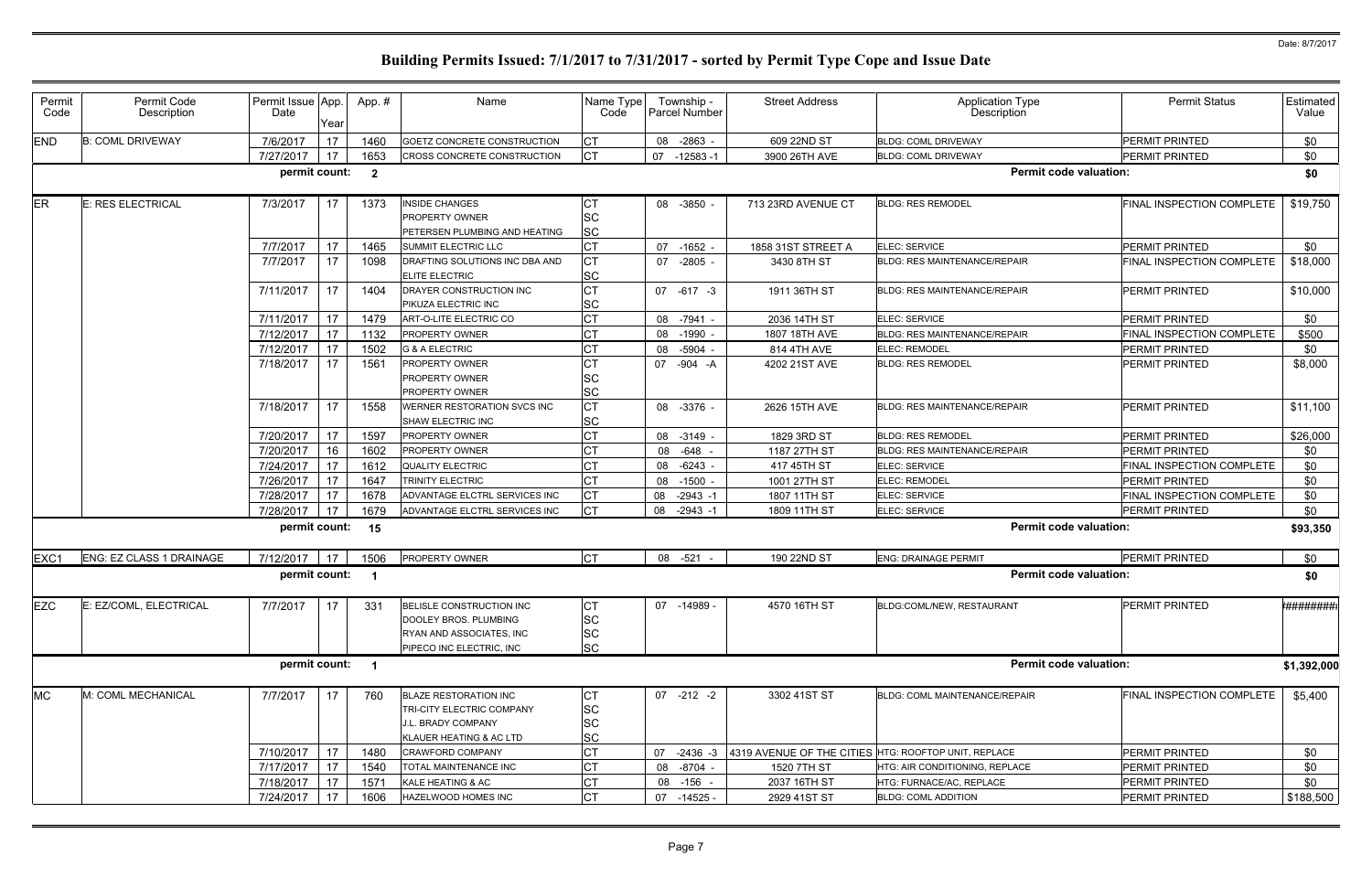| Permit    | Permit Code           | Permit Issue App. |                 | App.# | Name                                                   | Name Type              |    | Township -     | <b>Street Address</b> |                                              | <b>Permit Status</b>             | <b>Estimated</b> |
|-----------|-----------------------|-------------------|-----------------|-------|--------------------------------------------------------|------------------------|----|----------------|-----------------------|----------------------------------------------|----------------------------------|------------------|
| Code      | Description           | Date              | Year            |       |                                                        | Code                   |    | Parcel Number  |                       | Application Type<br>Description              |                                  | Value            |
| МC        | M: COML MECHANICAL    | 7/24/2017         | 17              | 1606  | <b>WIRTH</b><br><b>WIRTH</b>                           | SC<br><b>SC</b>        |    | 07 -14525 -    | 2929 41ST ST          | <b>BLDG: COML ADDITION</b>                   | <b>PERMIT PRINTED</b>            | \$188,500        |
|           |                       | 7/25/2017         | 17              | 1614  | TOTAL MAINTENANCE INC                                  | СT                     | 07 | -13129 -       | 2210 48TH ST          | HTG: ROOFTOP UNIT, REPLACE                   | <b>PERMIT PRINTED</b>            | \$0              |
|           |                       | 7/27/2017         | 17              | 1659  | HOMETOWN PLUMBING & HEATING CO                         | <b>CT</b>              |    | 07 -13028 -    | 1600 52ND AVE         | HTG: OTHER, INSTALL/REPLACE                  | PERMIT PRINTED                   | \$0              |
|           |                       | permit count:     |                 | - 7   |                                                        |                        |    |                |                       | <b>Permit code valuation:</b>                |                                  | \$193,900        |
| MEZR      | M: EZ/RES, MECHANICAL | 7/6/2017          | 17              | 604   | <b>HANSSEN ELECTRIC</b>                                | SC                     |    | 08 -9348 -     | 713 6TH AVENUE CT     | BLDG:RES/NEW, SINGLE FAMILY ATTD (TOWNHOUSE) | <b>PERMIT PRINTED</b>            | \$92,000         |
|           |                       |                   |                 |       | MIDWEST COMPLETE PLUMBING                              | <b>SC</b>              |    |                |                       |                                              |                                  |                  |
|           |                       |                   |                 |       | J.L. BRADY COMPANY                                     | <b>SC</b>              |    |                |                       |                                              |                                  |                  |
|           |                       | 7/6/2017          | 17              | 605   | <b>BM BAGBY INC</b>                                    | <b>CT</b>              |    | 08 -9348 -     | 715 6TH AVENUE CT     | BLDG:RES/NEW, SINGLE FAMILY ATTD (TOWNHOUSE) | <b>PERMIT PRINTED</b>            | \$92,000         |
|           |                       |                   |                 |       | <b>HANSSEN ELECTRIC</b>                                | <b>SC</b>              |    |                |                       |                                              |                                  |                  |
|           |                       |                   |                 |       | MIDWEST COMPLETE PLUMBING                              | <b>SC</b>              |    |                |                       |                                              |                                  |                  |
|           |                       |                   |                 |       | J.L. BRADY COMPANY                                     | SC                     |    |                |                       |                                              |                                  |                  |
|           |                       | 7/6/2017          | 17              | 606   | <b>BM BAGBY INC</b>                                    | ◡∣                     |    | 08 -9348 -     | 717 6TH AVENUE CT     | BLDG:RES/NEW, SINGLE FAMILY ATTD (TOWNHOUSE) | <b>PERMIT PRINTED</b>            | \$92,000         |
|           |                       |                   |                 |       | <b>HANSSEN ELECTRIC</b>                                | <b>SC</b>              |    |                |                       |                                              |                                  |                  |
|           |                       |                   |                 |       | MIDWEST COMPLETE PLUMBING                              | <b>SC</b>              |    |                |                       |                                              |                                  |                  |
|           |                       |                   |                 |       | J.L. BRADY COMPANY                                     | <b>SC</b>              |    |                |                       |                                              |                                  |                  |
|           |                       | permit count:     |                 | - 3   |                                                        |                        |    |                |                       | <b>Permit code valuation:</b>                |                                  | \$276,000        |
| <b>MR</b> | M: RES MECHANICAL     | 7/3/2017          | 17              | 1432  | <b>FAMILY HEATING &amp; COOLING</b>                    | <b>CT</b>              |    | 07 -65 -21     | 1411 43RD ST          | HTG: FURNACE/AC, REPLACE                     | <b>PERMIT PRINTED</b>            | \$0              |
|           |                       | 7/3/2017          | 17              | 1431  | KALE HEATING & AC                                      | <b>CT</b>              | 08 | -4617 -        | 442 42ND ST           | HTG: FURNACE/AC, REPLACE                     | PERMIT PRINTED                   | \$0              |
|           |                       | 7/3/2017          | 17              | 1433  | <b>FAMILY HEATING &amp; COOLING</b>                    |                        | 08 | -8469          | 1868 18TH AVE         | HTG: AIR CONDITIONING, REPLACE               | PERMIT PRINTED                   | \$0              |
|           |                       | 7/6/2017          | 17              | 1449  | J.L. BRADY COMPANY                                     | <b>CT</b>              | 08 | $-3434 -$      | 1608 13TH ST          | HTG: AIR CONDITIONING, REPLACE               | <b>PERMIT PRINTED</b>            | \$0              |
|           |                       | 7/7/2017          | 17              | 1468  | TOTAL MAINTENANCE INC                                  | <b>CT</b>              |    | $07 - 145 - 1$ | 900 33RD AVE          | HTG: FURNACE/AC, REPLACE                     | PERMIT PRINTED                   | \$0              |
|           |                       | 7/10/2017         | 17              | 1487  | J.L. BRADY COMPANY                                     | СT                     | 07 | ۰ 11184 -      | 5031 48TH STREET A    | HTG: FURNACE/AC, REPLACE                     | PERMIT PRINTED                   | \$0              |
|           |                       | 7/10/2017         | 17              | 1488  | J.L. BRADY COMPANY                                     |                        | 07 | $-607 - 1$     | 1900 34TH ST          | HTG: FURNACE/AC, REPLACE                     | PERMIT PRINTED                   | \$0              |
|           |                       | 7/10/2017         | 17              | 1485  | JOHNSON HEATING & A/C INC                              | <b>CT</b>              | 07 | $-902 -$       | 2108 41ST ST          | HTG: AIR CONDITIONING, REPLACE               | PERMIT PRINTED                   | \$0              |
|           |                       | 7/10/2017         | 17              | 1484  | JOHNSON HEATING & A/C INC                              | <b>CT</b>              |    | 08 -321 -10    | 2732 7TH ST           | HTG: FURNACE/AC, REPLACE                     | PERMIT PRINTED                   | \$0              |
|           |                       | 7/10/2017         | 17              | 1489  | KALE HEATING & AC                                      | <b>CT</b>              |    | 08 -6993       | 5110 6TH AVE          | HTG: FURNACE/AC, REPLACE                     | PERMIT PRINTED                   | \$0              |
|           |                       | 7/10/2017         | 17              | 1478  | ALLISON PLUMBING AND HEATING                           | СT                     |    | 08 -769        | 1187 23RD ST          | HTG: FURNACE/AC, REPLACE                     | <b>FINAL INSPECTION COMPLETE</b> | \$0              |
|           |                       | 7/10/2017         | 17              | 1483  | TOTAL MAINTENANCE INC                                  | <b>CT</b>              | 08 | -8678 -        | 3113 12TH AVE         | HTG: AIR CONDITIONING, REPLACE               | PERMIT PRINTED                   | \$0              |
|           |                       | 7/10/2017         | 17              | 1486  | <b>FREED HEATING &amp; AC</b>                          | <b>CT</b>              |    | 08 -8989 -     | 2614 2ND ST           | HTG: FURNACE/AC, REPLACE                     | <b>PERMIT PRINTED</b>            | \$0              |
|           |                       | 7/12/2017         | 17              | 1513  | <b>FREED HEATING &amp; AC</b>                          |                        |    | 07 -6795       | 2549 30TH AVENUE CT   | HTG: AIR CONDITIONING, REPLACE               | <b>PERMIT PRINTED</b>            | \$0              |
|           |                       | 7/14/2017         | 17              | 1524  | <b>FAMILY HEATING &amp; COOLING</b>                    | CT                     |    | 08 -158 -      | 1545 21ST AVE         | HTG: AIR CONDITIONING. REPLACE               | PERMIT PRINTED                   | \$0              |
|           |                       | 7/17/2017         | 17              | 1539  | TOTAL MAINTENANCE INC                                  |                        |    | 07 -359 -      | 3403 45TH AVENUE A    | HTG: FURNACE/AC, REPLACE                     | PERMIT PRINTED                   | \$0              |
|           |                       | 7/18/2017         | 17              | 1567  | KALE HEATING & AC                                      |                        |    | 07 -14859 -    | 950 ARBOR DR          | HTG: AIR CONDITIONING, REPLACE               | PERMIT PRINTED                   | \$0              |
|           |                       | 7/18/2017         | 17              | 1570  | KALE HEATING & AC                                      |                        |    | 07 -179 -1     | 2826 32ND AVENUE DR   | HTG: FURNACE/AC, REPLACE                     | <b>PERMIT PRINTED</b>            | \$0              |
|           |                       | 7/18/2017         | 17              | 1575  | J.L. BRADY COMPANY                                     | <b>CT</b>              |    | 07 -876 -B     | 4414 27TH AVENUE DR   | HTG: FURNACE/AC, REPLACE                     | PERMIT PRINTED                   | \$0              |
|           |                       | 7/18/2017         | 17              | 1568  | <b>GABRILSON HEATING &amp; AC</b>                      | СT                     |    | 08 -220 -20    | 600 33RD AVE          | HTG: FURNACE/AC, REPLACE                     | <b>PERMIT PRINTED</b>            | \$0              |
|           |                       | 7/18/2017         | 17              | 1573  | <b>CRAWFORD HEATING &amp; COOLING</b>                  | <b>CT</b>              |    | 08 -2538 -     | 1924 13TH ST          | HTG: FURNACE/AC, REPLACE                     | <b>PERMIT PRINTED</b>            | \$0              |
|           |                       | 7/18/2017         | 17              | 1569  | <b>SCHEBLER COMPANY</b>                                | <b>CT</b>              |    | 08 -3071 -     | 1415 28TH AVE         | HTG: FURNACE/AC, REPLACE                     | <b>PERMIT PRINTED</b>            | \$0              |
|           |                       | 7/18/2017         | 17              | 1572  | KALE HEATING & AC                                      |                        |    | 08 -7422 -     | 2012 11TH ST          | HTG: AIR CONDITIONING, REPLACE               | <b>PERMIT PRINTED</b>            | \$0              |
|           |                       | 7/18/2017         | 17              | 1574  | J.L. BRADY COMPANY                                     |                        |    | 08 -8538 -     | 969 41ST ST           | HTG: AIR CONDITIONING, REPLACE               | PERMIT PRINTED                   | \$0              |
|           |                       | 7/20/2017         | 17              | 1597  | <b>PROPERTY OWNER</b>                                  |                        |    | 08 -3149 -     | 1829 3RD ST           | <b>BLDG: RES REMODEL</b>                     | PERMIT PRINTED                   | \$26,000         |
|           |                       | 7/24/2017         | 17 <sup>2</sup> | 1609  | JOHNSON HEATING & A/C INC<br>JOHNSON HEATING & A/C INC | <b>CT</b><br><b>CT</b> |    | 07 -85 -       | 2424 41ST ST          | HTG: FURNACE/AC, REPLACE                     | <b>PERMIT PRINTED</b>            | \$0              |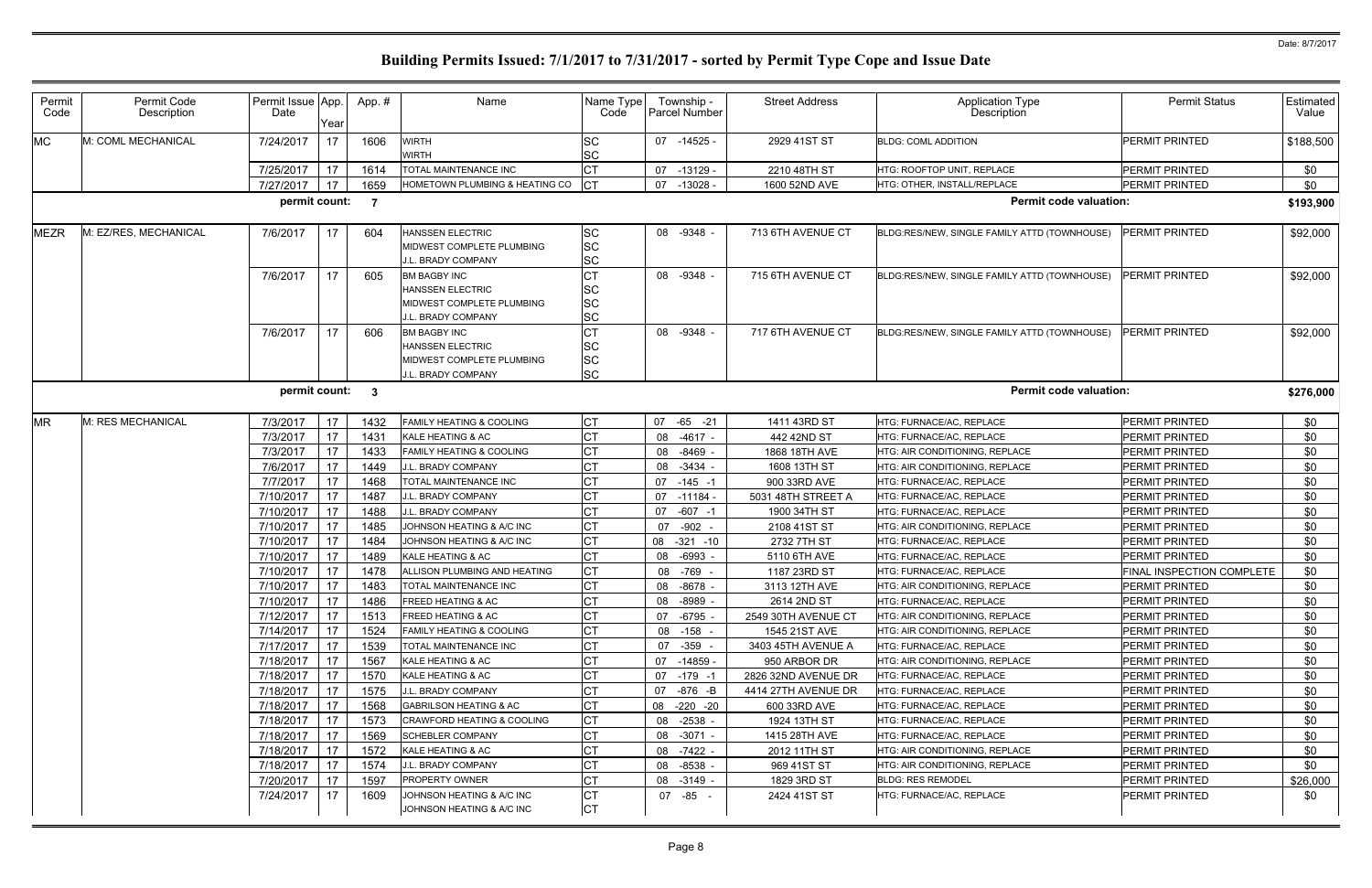| Permit<br>Code   | Permit Code<br>Description                    | Permit Issue App.<br>Date | Year | App.#                   | Name                                                                                                                                                                                       | Name Type<br>Code                                                          |    | Township -<br>Parcel Number | <b>Street Address</b> | <b>Application Type</b><br>Description                          | <b>Permit Status</b>      | Estimated<br>Value |
|------------------|-----------------------------------------------|---------------------------|------|-------------------------|--------------------------------------------------------------------------------------------------------------------------------------------------------------------------------------------|----------------------------------------------------------------------------|----|-----------------------------|-----------------------|-----------------------------------------------------------------|---------------------------|--------------------|
| <b>MR</b>        | M: RES MECHANICAL                             | 7/24/2017                 | 17   | 1608                    | JOHNSON HEATING & A/C INC                                                                                                                                                                  |                                                                            |    | 08 -2821 -                  | 4108 RIVER DR         | HTG: FURNACE/AC, REPLACE                                        | PERMIT PRINTED            | \$0                |
|                  |                                               | 7/24/2017                 | 17   | 1611                    | PRECISION AIR HTG & AC INC                                                                                                                                                                 | <b>CT</b>                                                                  | 08 | $-3825$                     | 1640 27TH AVE         | HTG: FURNACE/AC, REPLACE                                        | <b>PERMIT PRINTED</b>     | \$0                |
|                  |                                               | 7/25/2017                 | 17   | 1615                    | TOTAL MAINTENANCE INC                                                                                                                                                                      |                                                                            | 07 | -7789 -2                    | 4034 36TH AVENUE CT   | HTG: AIR CONDITIONING, REPLACE                                  | PERMIT PRINTED            | \$0                |
|                  |                                               | 7/25/2017                 | 17   | 1616                    | KALE HEATING & AC                                                                                                                                                                          |                                                                            | 08 | $-309 - A$                  | 1210 33RD AVE         | HTG: FURNACE/AC, REPLACE                                        | PERMIT PRINTED            | \$0                |
|                  |                                               | 7/27/2017                 | 17   | 1665                    | <b>WEST MAINTENANCE INC</b>                                                                                                                                                                |                                                                            | 07 | $-13314-$                   | 3330 14TH STREET A    | <b>HTG: AIR CONDITIONING, REPLACE</b>                           | FINAL INSPECTION COMPLETE | \$0                |
|                  |                                               | 7/27/2017                 | 17   | 1658                    | CRAWFORD COMPANY                                                                                                                                                                           |                                                                            | 07 | $-7332 -$                   | 4712 11TH AVENUE B    | HTG: AIR CONDITIONING, REPLACE                                  | PERMIT PRINTED            | \$0                |
|                  |                                               | 7/27/2017                 | 17   | 1664                    | KALE HEATING & AC                                                                                                                                                                          |                                                                            |    | 08 -111 -B                  | 1189 34TH ST          | HTG: AIR CONDITIONING, REPLACE                                  | PERMIT PRINTED            | \$0                |
|                  |                                               | 7/31/2017                 | 17   | 1688                    | J.L. BRADY COMPANY                                                                                                                                                                         | <b>CT</b>                                                                  |    | 07 -196                     | 2911 38TH AVE         | HTG: FURNACE/AC, REPLACE                                        | PERMIT PRINTED            | \$0                |
|                  |                                               | 7/31/2017                 | 17   | 1689                    | J.L. BRADY COMPANY                                                                                                                                                                         | СT                                                                         | 07 | -2809                       | 3400 14TH ST          | HTG: AIR CONDITIONING, REPLACE                                  | PERMIT PRINTED            | \$0                |
|                  |                                               | 7/31/2017                 | 17   | 1690                    | CRAWFORD COMPANY                                                                                                                                                                           |                                                                            | 08 | $-3393$                     | 2607 17TH AVE         | HTG: AIR CONDITIONING, REPLACE                                  | PERMIT PRINTED            | \$0                |
|                  |                                               | 7/31/2017                 | 17   | 1687                    | J.L. BRADY COMPANY                                                                                                                                                                         | <b>CT</b>                                                                  | 08 | -8919                       | 550 30TH AVE          | HTG: BOILER/FURNACE, REPLACE                                    | PERMIT PRINTED            | \$0                |
|                  |                                               | permit count:             |      | 37                      |                                                                                                                                                                                            |                                                                            |    |                             |                       | <b>Permit code valuation:</b>                                   |                           | \$26,000           |
| PC               | P: COML PLUMBING                              | 7/3/2017                  | 17   | 492                     | DAXON CONSTRUCTION INC.<br><b>HANSSEN ELECTRIC</b><br><b>DEMARLIE MAINTENANCE</b>                                                                                                          | <b>ICT</b><br><b>SC</b><br><b>SC</b>                                       |    | 08 -156                     | 2037 16TH ST          | <b>BLDG: COML REMODEL</b>                                       | PERMIT PRINTED            | \$30,000           |
|                  |                                               | 7/18/2017                 | 17   | 1566                    | SIMPLEXGRINNELL LP                                                                                                                                                                         | <b>CT</b>                                                                  | 07 | $-360 -3$                   | 2705 48TH AVE         | PLBG: CROSS CONNECTION REPAIRS                                  | FINAL INSPECTION COMPLETE | \$0                |
|                  |                                               | 7/24/2017                 | 17   | 1606                    | HAZELWOOD HOMES INC<br><b>WIRTH</b><br>WIRTH                                                                                                                                               | СT<br><b>SC</b><br>SC                                                      |    | 07 -14525 -                 | 2929 41ST ST          | <b>BLDG: COML ADDITION</b>                                      | PERMIT PRINTED            | \$188,500          |
|                  |                                               | 7/31/2017                 | 17   | 1686                    | J.L. BRADY COMPANY                                                                                                                                                                         | <b>CT</b>                                                                  | 07 | -5964                       |                       | 3515 AVENUE OF THE CITIES PLBG: INSTALLATION, COMMERCIAL        | PERMIT PRINTED            | \$0                |
|                  |                                               | permit count:             |      | -4                      |                                                                                                                                                                                            |                                                                            |    |                             |                       | <b>Permit code valuation:</b>                                   |                           | \$218,500          |
| PCR <sub>6</sub> | $P: RES GAS MTR RECONCT (6 MO 7/21/2017)$     |                           | 17   | 1603                    | <b>PROPERTY OWNER</b>                                                                                                                                                                      | <b>CT</b>                                                                  |    | 07 -1853 -                  | 1646 31ST STREET A    | PLBG: GAS MTR RECONNECT AFTER 6 MONTHS                          | FINAL INSPECTION COMPLETE | \$0                |
|                  |                                               | permit count:             |      | - 1                     |                                                                                                                                                                                            |                                                                            |    |                             |                       | <b>Permit code valuation:</b>                                   |                           | \$0                |
| <b>PCTY</b>      | P: IN-HOUSE PLBG REPAIRS                      | 7/10/2017                 | 17   | 1482                    | NORTHWEST MECHANICAL<br><b>BAGBY PLUMBING SERVICE</b>                                                                                                                                      | СT<br><b>CT</b>                                                            |    | 07 -2720                    | 4113 15TH ST          | PLBG: IN-HOUSE REPAIRS                                          | PERMIT PRINTED            | \$0                |
|                  |                                               | permit count:             |      |                         |                                                                                                                                                                                            |                                                                            |    |                             |                       | <b>Permit code valuation:</b>                                   |                           | \$0                |
| <b>PDC</b>       | $P:$ COML DISCONNECT SWR/WTR $7/26/2017$   17 |                           |      | 1643                    | VALLEY CONSTRUCTION COMPANY<br><b>CRAWFORD COMPANY</b>                                                                                                                                     | <b>CT</b><br><b>SC</b>                                                     |    | 07 -1004 -                  |                       | 4506 AVENUE OF THE CITIES WRECK: ALL OTHER BUILDINGS/STRUCTURES | FINAL INSPECTION COMPLETE | \$24,000           |
|                  |                                               | permit count:             |      |                         |                                                                                                                                                                                            |                                                                            |    |                             |                       | <b>Permit code valuation:</b>                                   |                           | \$24,000           |
| <b>PDR</b>       | P: RES DISCONNECT SWR/WTR S                   | 7/3/2017                  | 17   | 1430                    | ALL ACTION PLUMBING                                                                                                                                                                        | CТ                                                                         |    | $07 -32 -3$                 | 2030 52ND ST          | PLBG: DISCONNECT WATER & SEWER SERVICE                          | PERMIT PRINTED            | \$0                |
|                  |                                               | 7/17/2017                 | 17   | 1538                    | <b>BLONDELL PLUMBING SERVICES</b>                                                                                                                                                          | <b>CT</b>                                                                  |    | 07 -10840 -                 | 3430 12TH ST          | PLBG: DISCONNECT WATER & SEWER SERVICE                          | FINAL INSPECTION COMPLETE | \$0                |
|                  |                                               | permit count:             |      | $\overline{\mathbf{2}}$ |                                                                                                                                                                                            |                                                                            |    |                             |                       | <b>Permit code valuation:</b>                                   |                           | \$0                |
| PEZC             | P: EZ/COML, PLUMBING                          | 7/6/2017                  | 17   | 331                     | BELISLE CONSTRUCTION INC<br>BELISLE CONSTRUCTION INC<br>DOOLEY BROS. PLUMBING<br>DOOLEY BROS. PLUMBING<br>RYAN AND ASSOCIATES, INC<br>RYAN AND ASSOCIATES, INC<br>PIPECO INC ELECTRIC, INC | IСТ<br>C1<br><b>SC</b><br><b>SC</b><br><b>SC</b><br><b>SC</b><br><b>SC</b> |    | 07 -14989 -                 | 4570 16TH ST          | BLDG:COML/NEW, RESTAURANT                                       | PERMIT PRINTED            | '########;         |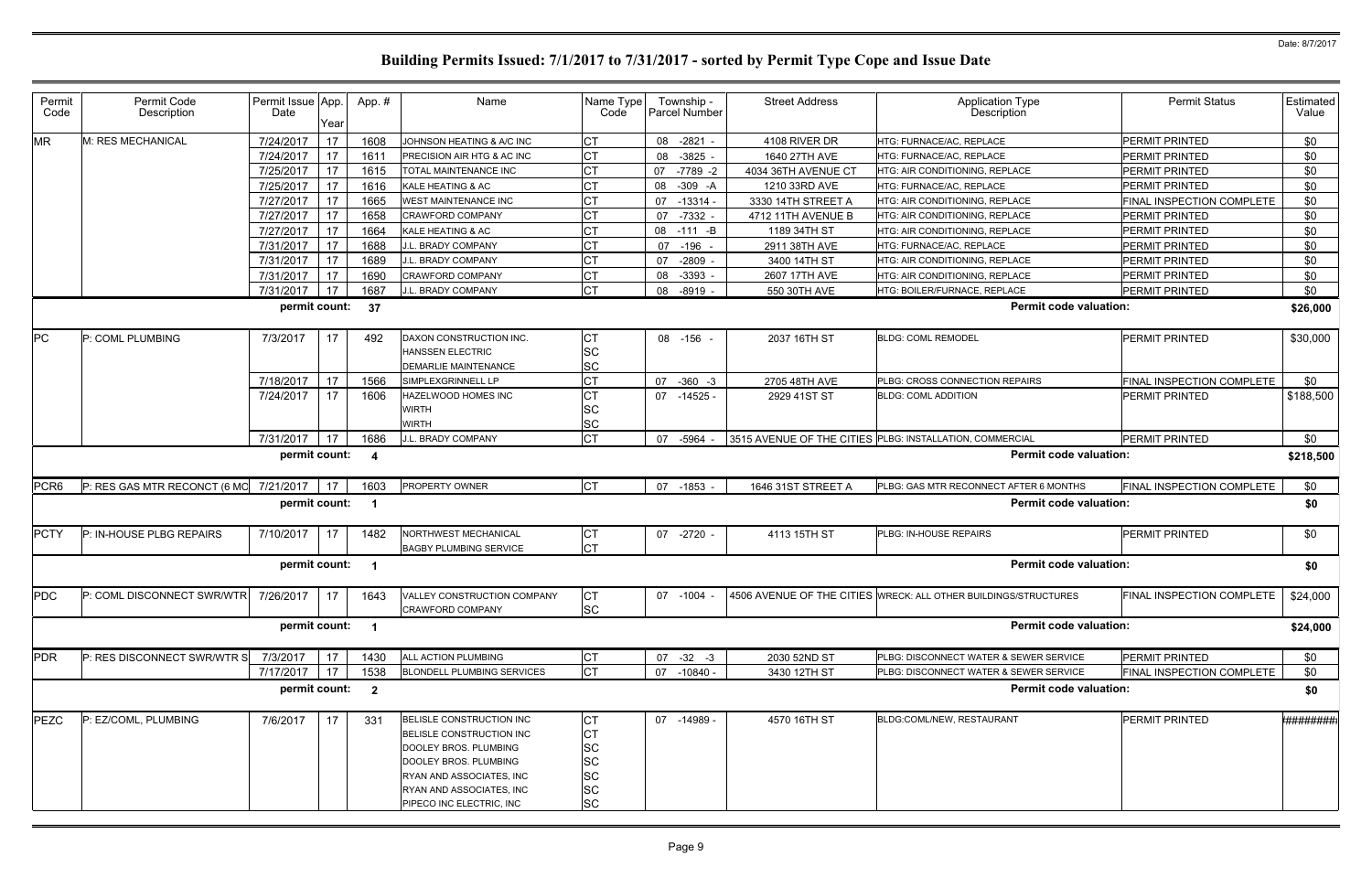| Permit<br>Code | Permit Code<br>Description | Permit Issue App.<br>Date | Year | App. #                  | Name                                                                     | Name Type<br>Code      |    | Township -<br>Parcel Number | <b>Street Address</b>                                   | Application Type<br>Description | <b>Permit Status</b>      | Estimated<br>Value   |
|----------------|----------------------------|---------------------------|------|-------------------------|--------------------------------------------------------------------------|------------------------|----|-----------------------------|---------------------------------------------------------|---------------------------------|---------------------------|----------------------|
| <b>PEZC</b>    | P: EZ/COML, PLUMBING       | 7/6/2017                  | 17   | 331                     | PIPECO INC ELECTRIC, INC                                                 | <b>SC</b>              |    | 07 -14989 -                 | 4570 16TH ST                                            | BLDG:COML/NEW, RESTAURANT       | <b>PERMIT PRINTED</b>     | <del>!########</del> |
|                |                            | permit count:             |      | - 1                     |                                                                          |                        |    |                             |                                                         | <b>Permit code valuation:</b>   |                           | \$1,392,000          |
| <b>PR</b>      | P: RES PLUMBING            | 7/3/2017                  | 17   | 1429                    | HOMETOWN PLUMBING AND HEATING                                            |                        |    | 08 -6966 -A                 | 1626 26TH AVE                                           | PLBG: SEWER SERVICE REPLACEMENT | FINAL INSPECTION COMPLETE | \$0                  |
|                |                            | 7/5/2017                  | 17   | 1447                    | A+ PLUMBING                                                              |                        | 08 | $-302 -$                    | 1416 27TH AVE                                           | PLBG: WATER SERVICE REPAIR      | FINAL INSPECTION COMPLETE | \$0                  |
|                |                            | 7/6/2017                  | 17   | 1373                    | <b>INSIDE CHANGES</b><br>PROPERTY OWNER<br>PETERSEN PLUMBING AND HEATING | <b>SC</b><br><b>SC</b> |    | 08 -3850                    | 713 23RD AVENUE CT                                      | <b>BLDG: RES REMODEL</b>        | <b>PERMIT PRINTED</b>     | \$19,750             |
|                |                            | 7/10/2017                 | 17   | 1475                    | <b>RIVER BEND PLUMBING SERVICES L</b>                                    |                        |    | 08 -1509                    | 815 27TH ST                                             | PLBG: SEWER REPAIR              | <b>PERMIT PRINTED</b>     | \$0                  |
|                |                            | 7/12/2017                 | 17   | 151'                    | LENNY DESANTIAGO PLUMBING                                                |                        |    | 08 -1047 -                  | 516 RAILROAD AVE                                        | PLBG: SEWER REPAIR              | PERMIT PRINTED            | \$0                  |
|                |                            | 7/14/2017                 | 17   | 153'                    | A+ PLUMBING                                                              |                        | 80 | -2376 -                     | 429 18TH AVENUE A                                       | PLBG: SEWER REPAIR              | FINAL INSPECTION COMPLETE | \$0                  |
|                |                            | 7/17/2017                 | 17   | 1542                    | <b>BLONDELL PLUMBING SERVICES</b>                                        |                        |    | 08 -1500 -                  | 1001 27TH ST                                            | PLBG: INSTALLATION, RESIDENTIAL | PERMIT PRINTED            | \$0                  |
|                |                            | 7/18/2017                 | 17   | 1560                    | I.L. BRADY COMPANY                                                       |                        |    | 07 -11028                   | 4721 18TH AVENUE CT                                     | PLBG: INSTALLATION, RESIDENTIAL | <b>PERMIT PRINTED</b>     | \$0                  |
|                |                            | 7/18/2017                 | 17   | 1561                    | <b>PROPERTY OWNER</b><br><b>PROPERTY OWNER</b><br>PROPERTY OWNER         | <b>SC</b><br><b>SC</b> |    | 07 -904 -A                  | 4202 21ST AVE                                           | <b>BLDG: RES REMODEL</b>        | PERMIT PRINTED            | \$8,000              |
|                |                            | 7/18/2017                 | 17   | 1580                    | LINDLE PLUMBING                                                          |                        |    | 08 -1511 -                  | 809 27TH ST                                             | PLBG: SEWER REPAIR              | FINAL INSPECTION COMPLETE | \$0                  |
|                |                            | 7/18/2017                 | 17   | 1565                    | <b>CJ NOW</b>                                                            |                        |    | 08 -3149                    | 1829 3RD ST                                             | PLBG: WATER SERVICE REPLACEMENT | FINAL INSPECTION COMPLETE | \$0                  |
|                |                            | 7/18/2017                 | 17   | 1564                    | A+ PLUMBING                                                              |                        | 80 | -3158                       | 1832 3RD ST                                             | PLBG: WATER SERVICE REPAIR      | FINAL INSPECTION COMPLETE | \$0                  |
|                |                            | 7/20/2017                 | 17   | 1597                    | PROPERTY OWNER                                                           |                        |    | 08 -3149                    | 1829 3RD ST                                             | <b>BLDG: RES REMODEL</b>        | PERMIT PRINTED            | \$26,000             |
|                |                            | 7/25/2017                 | 17   | 1618                    | CJ NOW                                                                   |                        | 08 | $-9001 -$                   | 106 24TH AVENUE CT                                      | PLBG: WATER SERVICE REPLACEMENT | FINAL INSPECTION COMPLETE | \$0                  |
|                |                            | 7/31/2017                 | 17   | 1685                    | <b>CJ NOW</b>                                                            |                        | 08 | $-3832 -$                   | 2702 16TH ST                                            | PLBG: SEWER SERVICE REPLACEMENT | FINAL INSPECTION COMPLETE | \$0                  |
|                |                            | permit count:             |      | 15                      |                                                                          |                        |    |                             |                                                         | <b>Permit code valuation:</b>   |                           | \$53,750             |
| <b>PRWH</b>    | P: RES WATER HEATER        | 7/10/2017                 | 17   | 1481                    | PETERSEN PLUMBING AND HEATING                                            |                        | 07 | $-13823$                    | 3522 33RD STREET CT                                     | PLBG: WATER HEATER              | FINAL INSPECTION COMPLETE | \$0                  |
|                |                            | 7/14/2017                 | 17   | 1523                    | WATSON PLUMBING AND MECHANICAL                                           | СT                     |    | 07 -2353                    | 2413 31ST ST                                            | PLBG: WATER HEATER              | PERMIT PRINTED            | \$0                  |
|                |                            | 7/17/2017                 | 17   | 1543                    | <b>BLONDELL PLUMBING SERVICES</b>                                        |                        |    | 07 -11596                   | 3531 36TH ST                                            | PLBG: WATER HEATER              | PERMIT PRINTED            | \$0                  |
|                |                            | 7/17/2017                 | 17   | 1544                    | <b>BLONDELL PLUMBING SERVICES</b>                                        |                        | 08 | $-4630 - 12$                | 4822 6TH AVENUE DR                                      | PLBG: WATER HEATER              | <b>PERMIT PRINTED</b>     | \$0                  |
|                |                            | 7/24/2017                 | 17   | 1607                    | TOTAL MAINTENANCE INC                                                    |                        | 07 | -6761 -                     | 3028 54TH ST                                            | PLBG: WATER HEATER              | PERMIT PRINTED            | \$0                  |
|                |                            | 7/25/2017                 | 17   | 1613                    | TOTAL MAINTENANCE INC                                                    |                        | 08 | $-3432 -$                   | 1105 11TH AVE                                           | PLBG: WATER HEATER              | PERMIT PRINTED            | \$0                  |
|                |                            |                           |      |                         | 7/27/2017   17   1666   TOTAL MAINTENANCE INC                            | <b>CT</b>              |    |                             | 07 -1891 - 2820 AVENUE OF THE CITIES PLBG: WATER HEATER |                                 | PERMIT PRINTED            | \$0                  |
|                |                            | permit count: 7           |      |                         |                                                                          |                        |    |                             |                                                         | <b>Permit code valuation:</b>   |                           | \$0                  |
| <b>SIGN</b>    | <b>B: SIGN</b>             | 7/6/2017                  | 17   | 1453                    | ACME SIGN COMPANY INC                                                    |                        |    | 07 -14994 -                 | 5500 45TH AVENUE DR                                     | <b>BLDG: SIGN</b>               | PERMIT PRINTED            | \$6,700              |
|                |                            | 7/13/2017                 | 17   | 1521                    | LAMAR ADVERTISING OF QC                                                  |                        |    | 08 -6820 -                  | 1551 24TH AVE                                           | <b>BLDG: SIGN</b>               | PERMIT PRINTED            | \$1,000              |
|                |                            | 7/21/2017                 | 17   | 1605                    | RIVER CITY SIGN CO                                                       | IСТ                    |    | 07 -12701 -                 | 1450 41ST ST                                            | <b>BLDG: SIGN</b>               | PERMIT PRINTED            | \$15,800             |
|                |                            | permit count: 3           |      |                         |                                                                          |                        |    |                             |                                                         | Permit code valuation:          |                           | \$23,500             |
| <b>WGAR</b>    | <b>B: WRECK GARAGE</b>     | 7/14/2017                 | 17   | 1530                    | PROPERTY OWNER                                                           |                        |    | 07 -55 -16                  | 2447 53RD STREET A                                      | <b>WRECK: GARAGE/CARPORT</b>    | PERMIT PRINTED            | \$0                  |
|                |                            | 7/18/2017                 | 17   | 1579                    | <b>PROPERTY OWNER</b>                                                    |                        |    | 08 -7532 -                  | 2107 15TH STREET A                                      | <b>WRECK: GARAGE/CARPORT</b>    | PERMIT PRINTED            | \$0                  |
|                |                            | 7/26/2017                 | 17   | 1632                    | COACH HOUSE GARAGES                                                      |                        |    | 08 -6878 -                  | 1454 23RD AVE                                           | BLDG: GARAGES/CARPORTS          | PERMIT PRINTED            | \$17,922             |
|                |                            | 7/26/2017                 | 17   | 1648                    | <b>PROPERTY OWNER</b>                                                    |                        |    | 08 -7163 -                  | 734 18TH AVE                                            | BLDG: GARAGES/CARPORTS          | PERMIT PRINTED            | \$7,392              |
|                |                            | permit count:             |      | $\overline{\mathbf{4}}$ |                                                                          |                        |    |                             |                                                         | <b>Permit code valuation:</b>   |                           | \$25,314             |